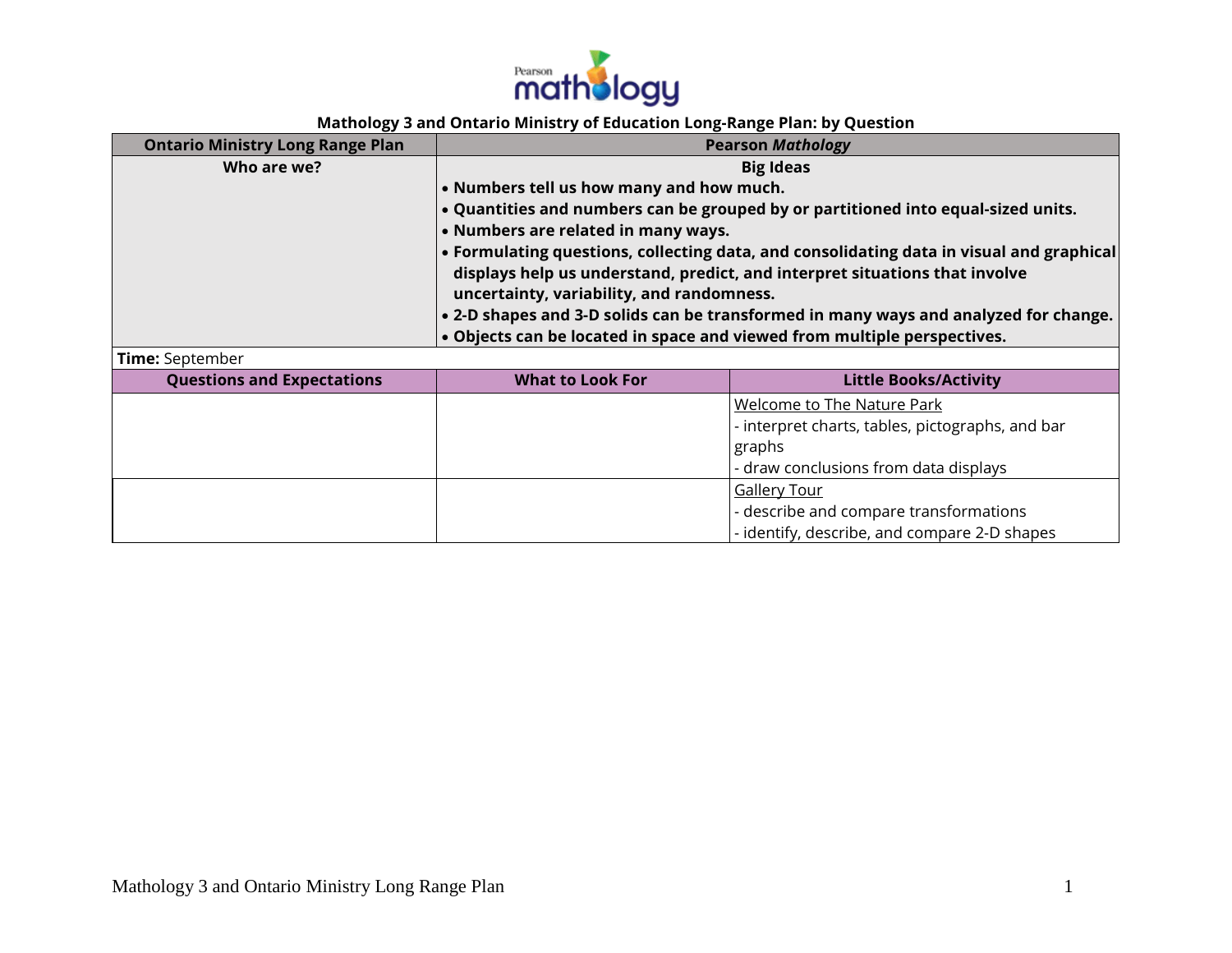| <b>Questions and Expectations</b>              | <b>What to Look For</b>                     | <b>Little Books/Activity</b>                 |
|------------------------------------------------|---------------------------------------------|----------------------------------------------|
| Data collection & organization, Data           | - Do students say 3-digit numbers           | Number Unit 1: Counting                      |
| visualization (many-to-one), Data              | without using the word "and"?               | 1: Numbers All Around Us                     |
| analysis (mode only), Likelihood,              | - Are students able to bridge tens and      | 2: Counting to 1000                          |
| Amounts to 1000, Skip counting & ratios        | hundreds when counting on and back?         | 3: Skip-Counting Forward and Backward        |
| Number: B1.1; B1.2; B1.4; B2.9                 | - Are students able to use patterns to      | 4: Consolidation (Counting)                  |
| Data: D1.1; D1.2; D1.3; D1.4; D1.5; D2.1;      | help them skip-count forward and            |                                              |
| D <sub>2.2</sub>                               | backward?                                   | Number Unit 2: Number Relationships          |
|                                                | - Are students able to compare their        | 6: Composing and Decomposing Quantities      |
| They ask questions and gather information      | number to other numbers?                    | 8: Consolidation (Number Relationships)      |
| about their school community. They             | - Do students understand the                |                                              |
| research its history, sporting records, and    | relationship between the whole and the      | Data Management and Probability Unit 1: Data |
| trends, and build an online survey to gather   | parts and use it to decompose their         | Management                                   |
| current information, both qualitative and      | number in different ways?                   | 1: Sorting People and Things                 |
| quantitative, from students and teachers.      | - Are students able to choose an            | 2: Interpreting Graphs                       |
| They organize and represent data in a          | appropriate scale or key for the graph?     | 3: Collecting & Organizing Data              |
| variety of ways, and use different scales      | - Are students able to use the graphs to    | 4: Drawing Graphs                            |
| (e.g., 1:2, 1:5, and 1:10) to represent larger | answer questions and draw conclusions?      |                                              |
| sets of data.                                  |                                             |                                              |
| <b>Maps, Location &amp; movement</b>           | - Can students identify the three types of  | <b>Geometry Unit 3: Mapping and Coding</b>   |
| Spatial Sense: E1.4                            | transformations (translations,              | 11: Describing Location                      |
|                                                | reflections, rotations)?                    | 12: Exploring Movements                      |
| They look at maps of the school and write      | -Do students visualize a pathway from       | 13: Describing Movement on a Map             |
| instructions on how to get from one point      | Start to Finish before they start, or do    | 14: Coding on a Grid                         |
| to another. They collect their findings and    | they work step by step?                     |                                              |
| graphs and present them as an orientation      | -Are students using transformational        |                                              |
| guide to the school.                           | language (e.g., slide, flip, turn) and      |                                              |
|                                                | directional language (e.g., up, down, left, |                                              |
|                                                | right) in their codes?                      |                                              |
| <b>Reflection:</b> Who are we?                 |                                             |                                              |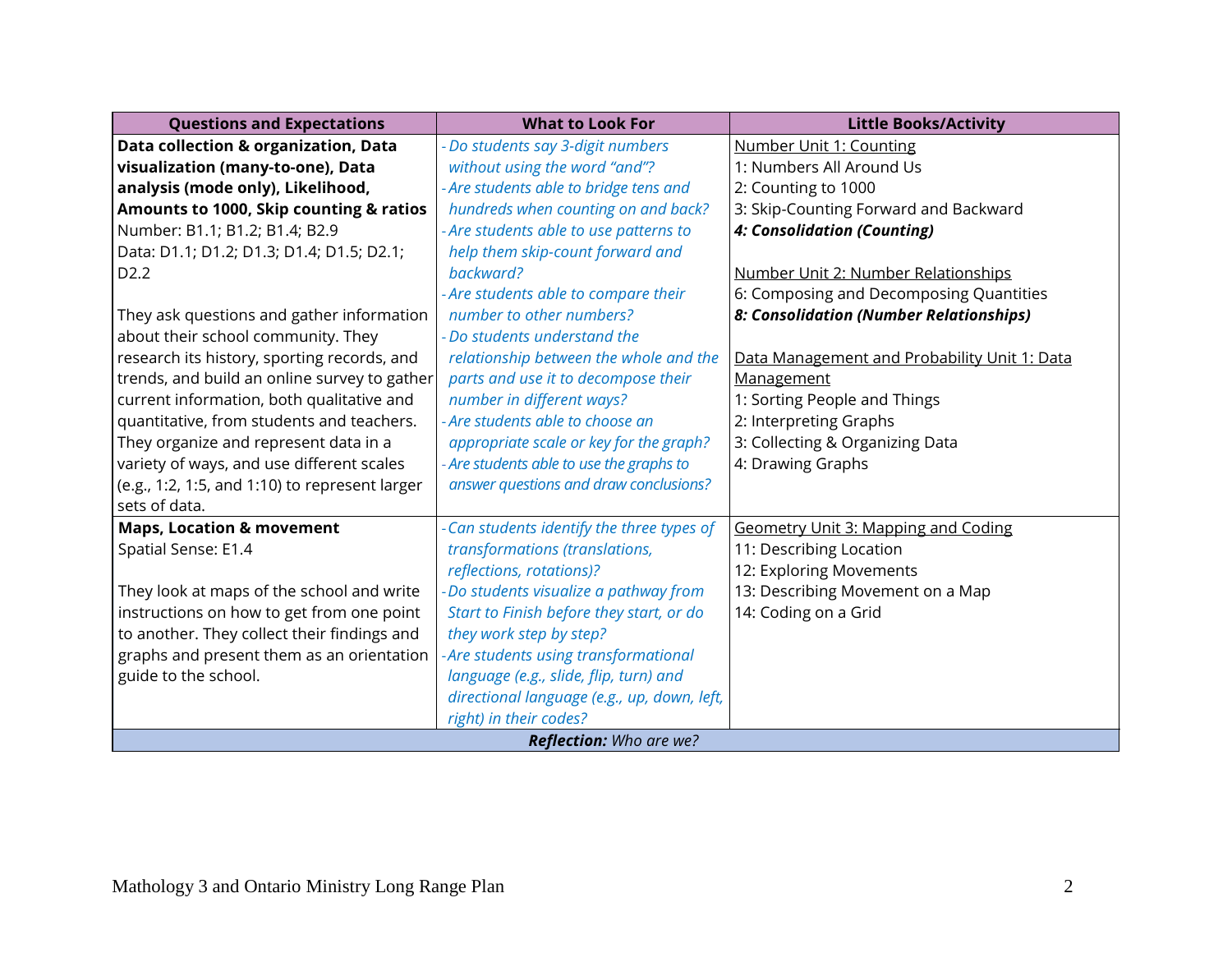| <b>Ontario Ministry Long Range Plan</b> | <b>Pearson Mathology</b>                                                   |                                                                                          |  |
|-----------------------------------------|----------------------------------------------------------------------------|------------------------------------------------------------------------------------------|--|
| How much is 1000?                       |                                                                            | <b>Big Ideas</b>                                                                         |  |
|                                         | • Numbers are related in many ways.                                        |                                                                                          |  |
|                                         |                                                                            | . Quantities and numbers can be grouped by or partitioned into equal-sized units.        |  |
|                                         |                                                                            | • Formulating questions, collecting data, and consolidating data in visual and graphical |  |
|                                         |                                                                            | displays help us understand, predict, and interpret situations that involve              |  |
|                                         | uncertainty, variability, and randomness.                                  |                                                                                          |  |
|                                         | • Assigning a unit to a continuous attribute allows us to measure and make |                                                                                          |  |
|                                         | comparisons.                                                               |                                                                                          |  |
| <b>Time: October</b>                    |                                                                            |                                                                                          |  |
| <b>Questions and Expectations</b>       | <b>What to Look For</b>                                                    | <b>Little Books/Activity</b>                                                             |  |
|                                         |                                                                            | <b>Fantastic lourneys</b>                                                                |  |
|                                         |                                                                            | - estimate quantities to 1000                                                            |  |
|                                         |                                                                            | - compare/order quantities to 1000                                                       |  |
|                                         |                                                                            | <b>Finding Buster</b>                                                                    |  |
|                                         |                                                                            | - compose to 1000 based on place value                                                   |  |
|                                         |                                                                            | - compare/order numbers to 1000                                                          |  |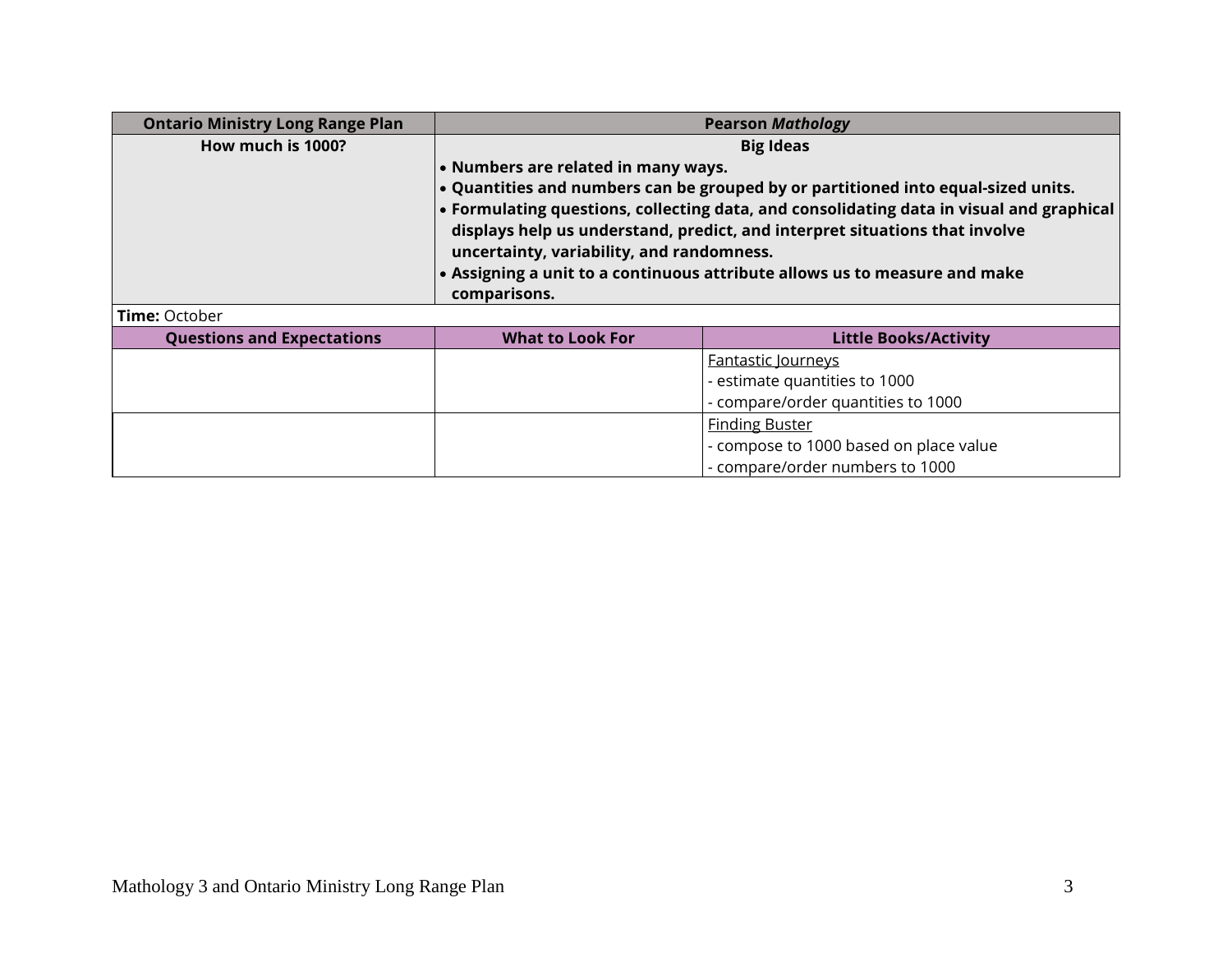| <b>Questions and Expectations</b>             | <b>What to Look For</b>                | <b>Little Books/Activity</b>                      |
|-----------------------------------------------|----------------------------------------|---------------------------------------------------|
| Compose, decompose & count amounts            | - Are students able to compare their   | Number Unit 2: Number Relationships               |
| to 1000, Compare & round amounts,             | number to other numbers?               | 7: Comparing and Ordering Quantities              |
| Place value, Number relationships,            | - Are students able to represent their | 8: Consolidation (Number Relationships)           |
| Analyzing data                                | number in different ways?              |                                                   |
| Number: B1.1; B1.2; B1.3; B1.4; B1.5; B2.3    | - Are students able to choose an       | Number Unit 3: Place Value                        |
| Algebra: C1.4; C2.3                           | appropriate scale or key for the       | 9: Building Numbers                               |
| Data: D1.3; D1.5                              | graph?                                 | 10: Representing Numbers in Different Ways        |
| They consider ways to represent 1000. They    | Do students include all the different  | 11: What's the Number?                            |
| visualize 1000 and use that benchmark to      | features on the graph?                 | 12: Rounding Numbers                              |
| estimate other amounts. They create a class   | - Are students able to use the graphs  | 13: Consolidation (Place Value)                   |
| "thousands chart" and use that to count to    | to answer questions and draw           |                                                   |
| 1000 in different ways. They reaffirm the     | conclusions?                           | Data Management and Probability Unit 1: Data      |
| counting patterns through each of the         |                                        | Management                                        |
| hundreds and round numbers to nearby          |                                        | 1: Sorting People and Things                      |
| intervals. They compose and decompose         |                                        | 4: Drawing Graphs                                 |
| amounts to 1000 and use addition and          |                                        |                                                   |
| subtraction to make comparisons. They         |                                        |                                                   |
| identify place-value relationships, including |                                        |                                                   |
| the "times 10" relationships between the      |                                        |                                                   |
| columns. They look at bar graphs involving    |                                        |                                                   |
| populations up to 1000 and cut out and        |                                        |                                                   |
| reassemble the bars to show how the           |                                        |                                                   |
| population is composed and decomposed.        |                                        |                                                   |
| Metric units (km, m, mm)                      | - Are students using combinations of   | Measurement Unit 1: Length, Perimeter, and Time   |
| Spatial Sense: E2.1                           | metres and centimetres?                | 1: Estimating Length                              |
| They use measurement units (km, m, mm)        | - Do students understand there are     | 2: Relating Millimetres, Centimetres, Metres, and |
| to visualize and compare what 1000 looks      | 100 centimetres in 1 metre?            | Kilometres                                        |
| like with different units. They recognize     | - Can students use objects of known    |                                                   |
| that the actual size of 1000 depends on the   | lengths to help them estimate the      |                                                   |
| unit being counted.                           | lengths of other objects?              |                                                   |
| Reflection: How Much is 1000?                 |                                        |                                                   |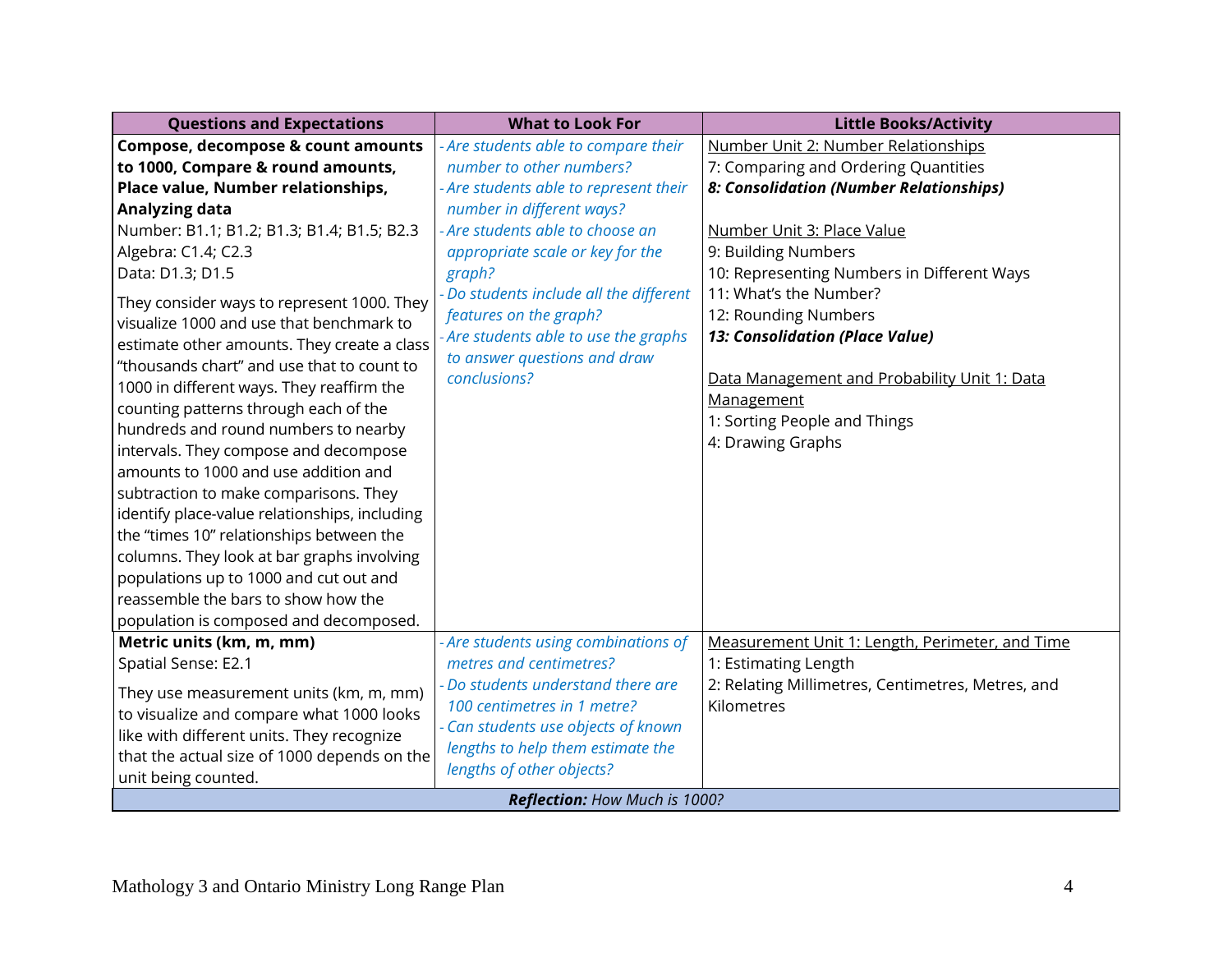| <b>Ontario Ministry Long Range Plan</b>     | <b>Pearson Mathology</b>                  |                                                                                          |
|---------------------------------------------|-------------------------------------------|------------------------------------------------------------------------------------------|
| What comes first? What comes next?          | <b>Big Ideas</b>                          |                                                                                          |
|                                             |                                           | . Regularity and repetition form patterns that can be generalized and predicted          |
|                                             | mathematically.                           |                                                                                          |
|                                             |                                           | • Patterns and relations can be represented with symbols, equations, and expressions.    |
|                                             |                                           | • Assigning a unit to a continuous attribute allows us to measure and make comparisons.  |
|                                             |                                           | • Formulating questions, collecting data, and consolidating data in visual and graphical |
|                                             |                                           | displays help us understand, predict, and interpret situations that involve              |
|                                             | uncertainty, variability, and randomness. |                                                                                          |
| <b>Time: November</b>                       |                                           |                                                                                          |
| <b>Questions and Expectations</b>           | <b>What to Look For</b>                   | <b>Little Books/Activity</b>                                                             |
|                                             |                                           | Namir's Marvellous Masterpieces<br>- investigate growing and shrinking patterns (further |
|                                             |                                           | developed)                                                                               |
|                                             |                                           | - use equations to represent simple growing and                                          |
|                                             |                                           | shrinking patterns                                                                       |
|                                             |                                           | Chance                                                                                   |
|                                             |                                           | - explore the likelihood of different outcomes                                           |
|                                             |                                           | - investigate the fairness of games                                                      |
| Patterns & rules, Code events,              | Are students able to write and            | Number Unit 1: Counting                                                                  |
| Number sequences to 1000                    | explain the pattern rule?                 | 3: Skip-Counting Forward and Backward                                                    |
| Number: B1.2; B1.3; B1.4; B1.5              | - Are students able to extend increasing  |                                                                                          |
| Algebra: C1.1; C1.2; C1.3; C1.4; C3.1; C3.2 | and decreasing patterns?                  | Patterning and Algebra Unit 1: Patterns and Expressions                                  |
| Data: D1.3; D1.4                            | Are students able to show patterns in     | 1: Describing and Extending Patterns                                                     |
| Spatial Sense: E2.3; E2.4; E2.5; E2.7       | different ways?                           | 2: Representing Patterns                                                                 |
|                                             | Can students apply the pattern rule to    | 3: Creating Patterns                                                                     |
| They describe how things are ordered.       | identify missing terms and errors?        | 4: Identifying Errors and Missing Terms                                                  |
| They identify pattern rules to predict what | Do students associate the equal sign      | 5: Solving Problems                                                                      |
| comes next. They see patterns in the        | with balance and understand that          | 6: Exploring Multiplicative Patterns                                                     |
| counting sequence to 1000 and use this to   |                                           | both sides of the equation must have 9: Consolidation (Patterns and Expressions)         |
| order numbers and amounts.                  | the same value?                           |                                                                                          |
|                                             | Are students able to use different        |                                                                                          |
|                                             | strategies to solve for an unknown?       |                                                                                          |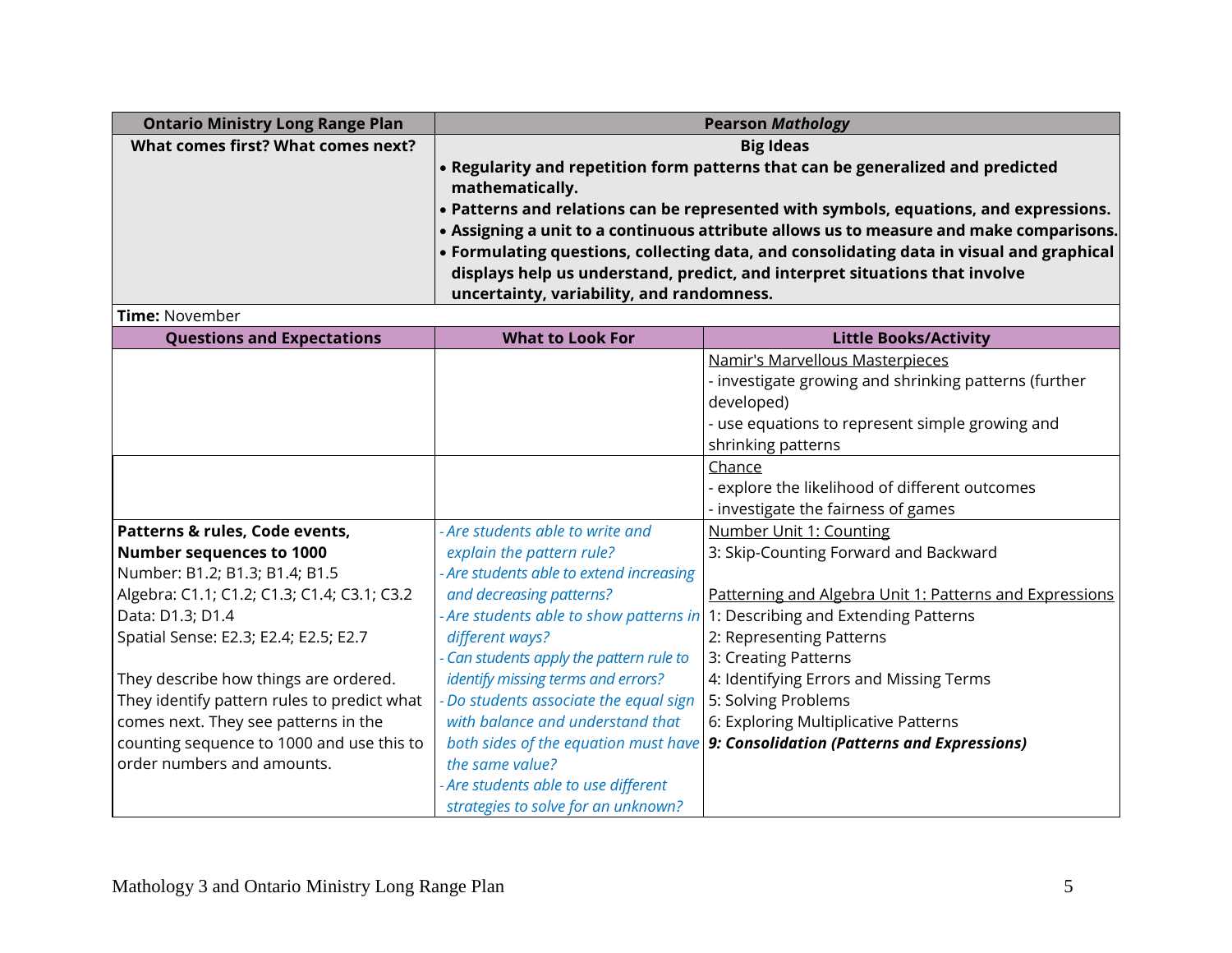| <b>Questions and Expectations</b>                     | <b>What to Look For</b>                 | <b>Little Books/Activity</b>                            |
|-------------------------------------------------------|-----------------------------------------|---------------------------------------------------------|
| Measure mass, Measure capacity,                       | - Do students realize that the area     | Measurement Unit 3: Area, Mass, and Capacity            |
| <b>Compare areas of shapes, Data analysis,</b>        | measures for the rectangle are          | 9: Measuring Area Using Non-Standard Units              |
| Order by likelihood                                   | different because the squares on the    |                                                         |
| Spatial Sense: E2.1, E2.2                             | grids are of different sizes?           | Data Management and Probability Unit 1: Data            |
| Data: D1.5, D2.1, D2.2                                | - How are students estimating           | <b>Management</b>                                       |
|                                                       | mass/capacity? Are they using           | 1: Sorting People and Things                            |
| They compare and order different objects              | referents? Are their estimates          | 2: Interpreting Graphs                                  |
| by their mass and capacity after measuring            | reasonable?                             | 3: Collecting & Organizing Data                         |
| them with different non-standard units.               | - Are students able to use              | 4: Drawing Graphs                                       |
| They notice that, although different units            | mathematical language to describe       | 5: Identifying the Mode and the Mean                    |
| may produce different counts, the order               | the likelihood of winning the game?     | <b>6: Consolidation (Data Management)</b>               |
| remains constant.                                     | - Do students connect the fairness of a |                                                         |
| They compare and order the areas of                   | game to equally likely outcomes?        | Data Management and Probability Unit 2: Probability and |
| shapes by matching or rearranging the                 | - Are students able to choose an        | Chance                                                  |
| areas and show that the same area can                 | appropriate scale or key for the        | 7: Making Predictions                                   |
| come in different shapes. They put code in            | graph?                                  | 8. Describing the Likelihood of Outcomes                |
| the right order so as to reach a desired              | - How are students identifying the      | 9: Who's Likely to Win?                                 |
| destination. They analyze different graphs            | mode?                                   | 10: Consolidation (Probability and Chance)              |
| and frequency tables and use them to                  | - Are students able to use the graphs   |                                                         |
| predict the likelihood that an event would            | to answer questions and draw            |                                                         |
| happen                                                | conclusions?                            |                                                         |
| <b>Reflection:</b> What comes first? What comes next? |                                         |                                                         |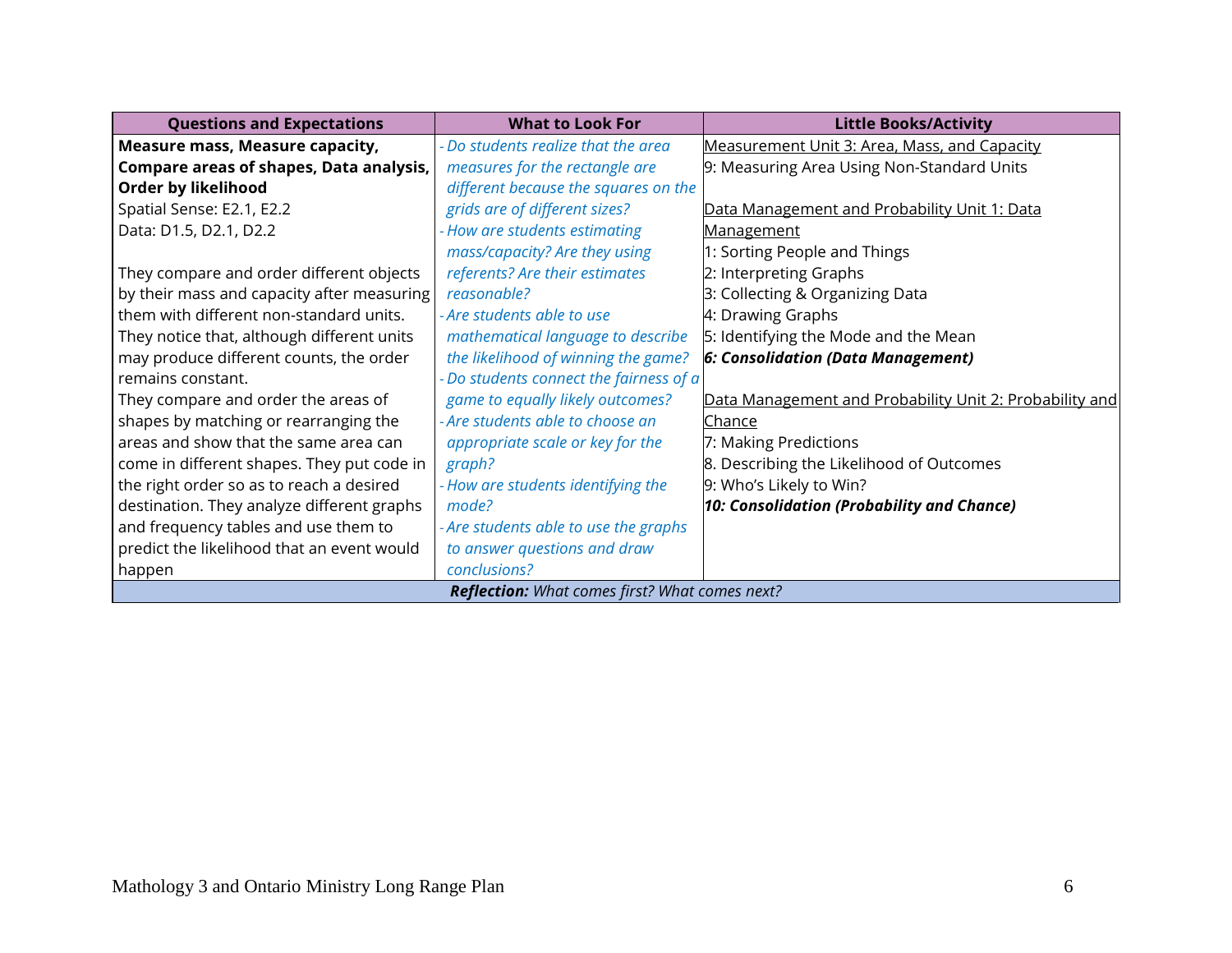| <b>Ontario Ministry Long Range Plan</b> | <b>Pearson Mathology</b>                                                                                                                                                                                                                                                                                                 |
|-----------------------------------------|--------------------------------------------------------------------------------------------------------------------------------------------------------------------------------------------------------------------------------------------------------------------------------------------------------------------------|
| When is addition & subtraction useful?  | <b>Big Ideas</b>                                                                                                                                                                                                                                                                                                         |
|                                         | $\bullet$ Quantities and numbers can be added and subtracted to determine how many or how<br>much.                                                                                                                                                                                                                       |
|                                         | $\cdot$ Patterns and relations can be represented with symbols, equations, and expressions.<br>$\cdot$ Many things in our world (e.g., objects, spaces, events) have attributes that can be<br>measured and compared.<br>$\bullet$ Assigning a unit to a continuous attribute allows us to measure and make comparisons. |

**Time:** December

| <u>Time. Deceniber</u>                      |                                         |                                                       |
|---------------------------------------------|-----------------------------------------|-------------------------------------------------------|
| <b>Questions and Expectations</b>           | <b>What to Look For</b>                 | <b>Little Books/Activity</b>                          |
|                                             |                                         | Math Makes Me Laugh                                   |
|                                             |                                         | - add/subtract to 1000                                |
|                                             |                                         | estimate, compare, and order numbers to 1000          |
|                                             |                                         | The Bunny Challenge                                   |
|                                             |                                         | - estimate, measure, and compare area                 |
|                                             |                                         | estimate, measure, and compare perimeter              |
| Change, combine, & compare situations,      | - How are students                      | Number Unit 5: Addition and Subtraction               |
| Make change, Mental math & algorithms       | adding/subtracting?                     | 19: Modelling Addition and Subtraction                |
| Number: B1.1; B1.5; B2.1; B2.3; B2.4; B2.5  | - Are students able to use the          | 23: Creating and Solving Problems                     |
| Financial Literacy: F1.1                    | information in the problem to write a   | 24: Creating and Solving Problems with Larger Numbers |
|                                             | number sentence?                        | 25: Consolidation (Addition and Subtraction)          |
| They come to see that addition and          | - Are students able to round the prices |                                                       |
| subtraction are useful when needing to join | to help them estimate?                  | Number Unit 7: Financial Literacy                     |
| and separate amounts, combine amounts,      | - How are students finding the total    | 35: Estimating and Counting Money                     |
| or compare amounts. These include           | cost?                                   | 36: Adding and Subtracting Money Amounts              |
| situations where they must make change.     | - How do students find the amount left  | 37: Purchasing and Making Change                      |
| They represent these problem types with     | over?                                   | 38: Consolidation (Financial Literacy)                |
| part-whole models and number sentences.     |                                         |                                                       |
| They use mental math strategies and basic   |                                         |                                                       |
| facts to solve for unknown quantities. They |                                         |                                                       |
| also learn to use standard addition and     |                                         |                                                       |
| subtraction algorithms when quantities are  |                                         |                                                       |
| too large to manipulate mentally.           |                                         |                                                       |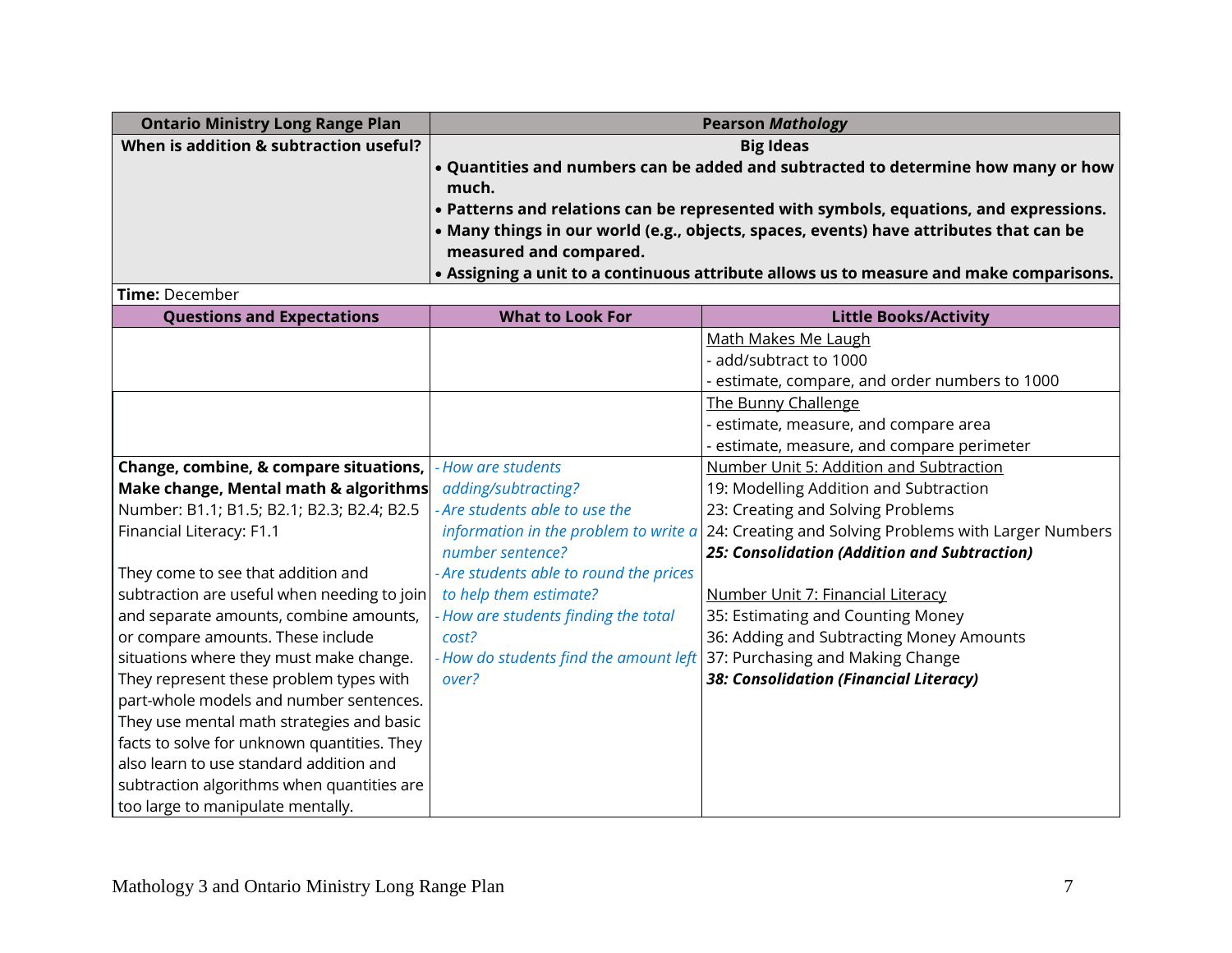| <b>Questions and Expectations</b>                         | <b>What to Look For</b>                | <b>Little Books/Activity</b>                           |
|-----------------------------------------------------------|----------------------------------------|--------------------------------------------------------|
| <b>Measure perimeter, Compare</b>                         | - Are students making reasonable       | Measurement Unit 1: Length, Perimeter, and Time        |
| measurements                                              | estimates? Are they using personal     | 3: Measuring Length                                    |
| Spatial Sense: E2.1; E2.3; E2.4; E2.8; E2.9               | referents?                             | 4: Introducing Perimeter                               |
|                                                           | - Do students recognize equal sides on | 5: Measuring Perimeter                                 |
| They use addition and subtraction to solve                | a shape, or do they measure all        | 6: How Many Can You Make?                              |
| perimeter problems and see them as the                    | sides?                                 | $\vert$ 8: Consolidation (Length, Perimeter, and Time) |
| joining or separating of lengths. They add                | - Are students able to make different  |                                                        |
| and subtract to compare measurements                      | shapes with the same perimeter?        |                                                        |
| involving length, mass, and capacity.                     |                                        |                                                        |
| <b>Reflection:</b> When is addition & subtraction useful? |                                        |                                                        |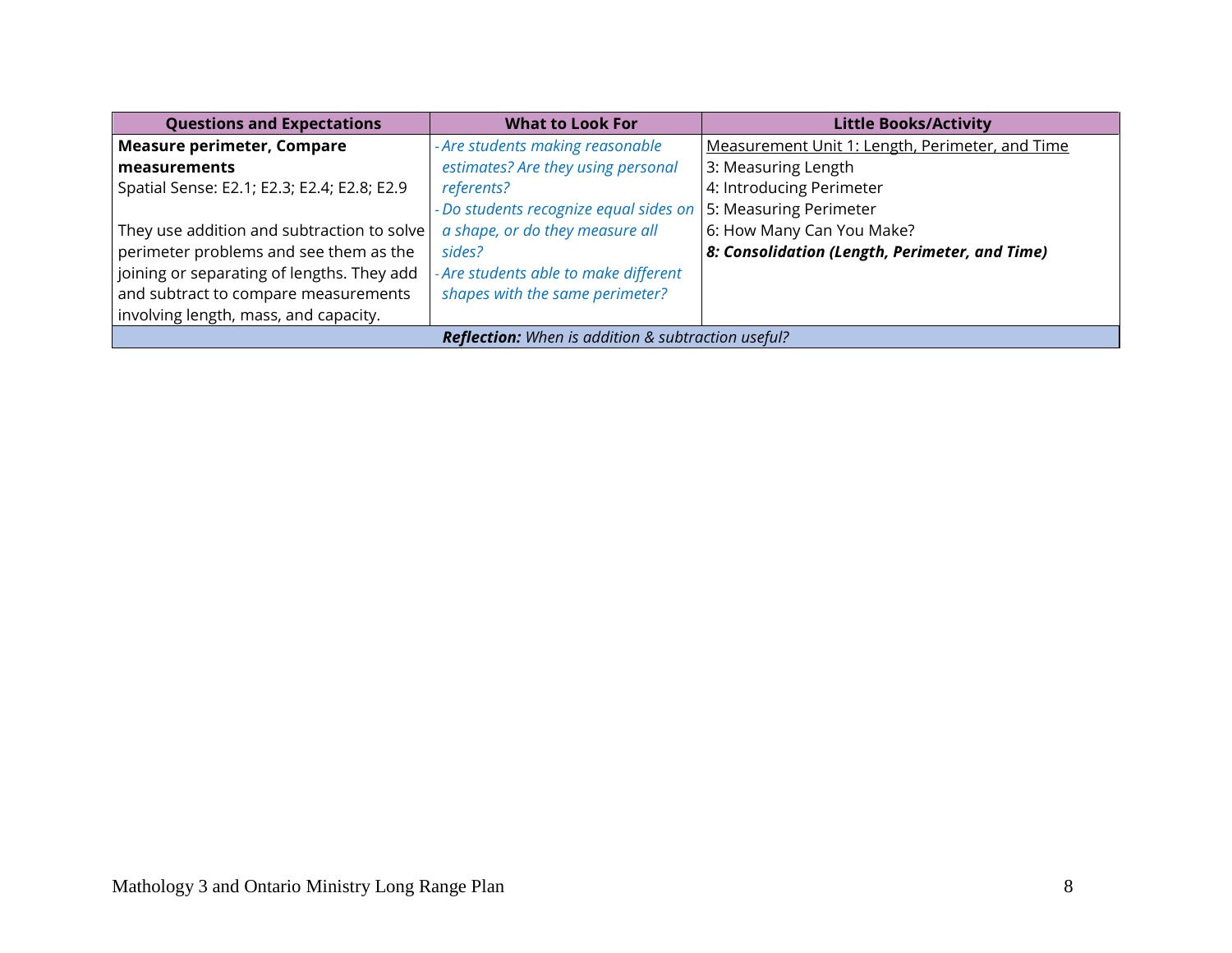| <b>Ontario Ministry Long Range Plan</b> | <b>Pearson Mathology</b> |                                                                                       |
|-----------------------------------------|--------------------------|---------------------------------------------------------------------------------------|
| How can we describe 3-D objects and     | <b>Big Ideas</b>         |                                                                                       |
| space?                                  |                          | • 2-D shapes and 3-D solids can be analyzed and classified in different ways by their |
|                                         | attributes.              |                                                                                       |
|                                         |                          | • Assigning a unit to a continuous attribute allows us to measure and make            |
|                                         | comparisons.             |                                                                                       |
| <b>Time: January</b>                    |                          |                                                                                       |
| <b>Questions and Expectations</b>       | <b>What to Look For</b>  | <b>Little Books/Activity</b>                                                          |
|                                         |                          | Goat Island                                                                           |
|                                         |                          | - measure time, temperature, and length                                               |
|                                         |                          | - explore units of measure and their relationships                                    |
|                                         |                          | <b>Measurements About YOU!</b>                                                        |
|                                         |                          | - estimate, measure, and compare attributes                                           |
|                                         |                          | - identify and relate measures                                                        |
|                                         |                          | <b>WONDERful Buildings</b>                                                            |
|                                         |                          | - identify, describe, and compare 2-D shapes and 3-D                                  |
|                                         |                          | solids                                                                                |
|                                         |                          | - compose and decompose 2-D shapes and 3-D solids                                     |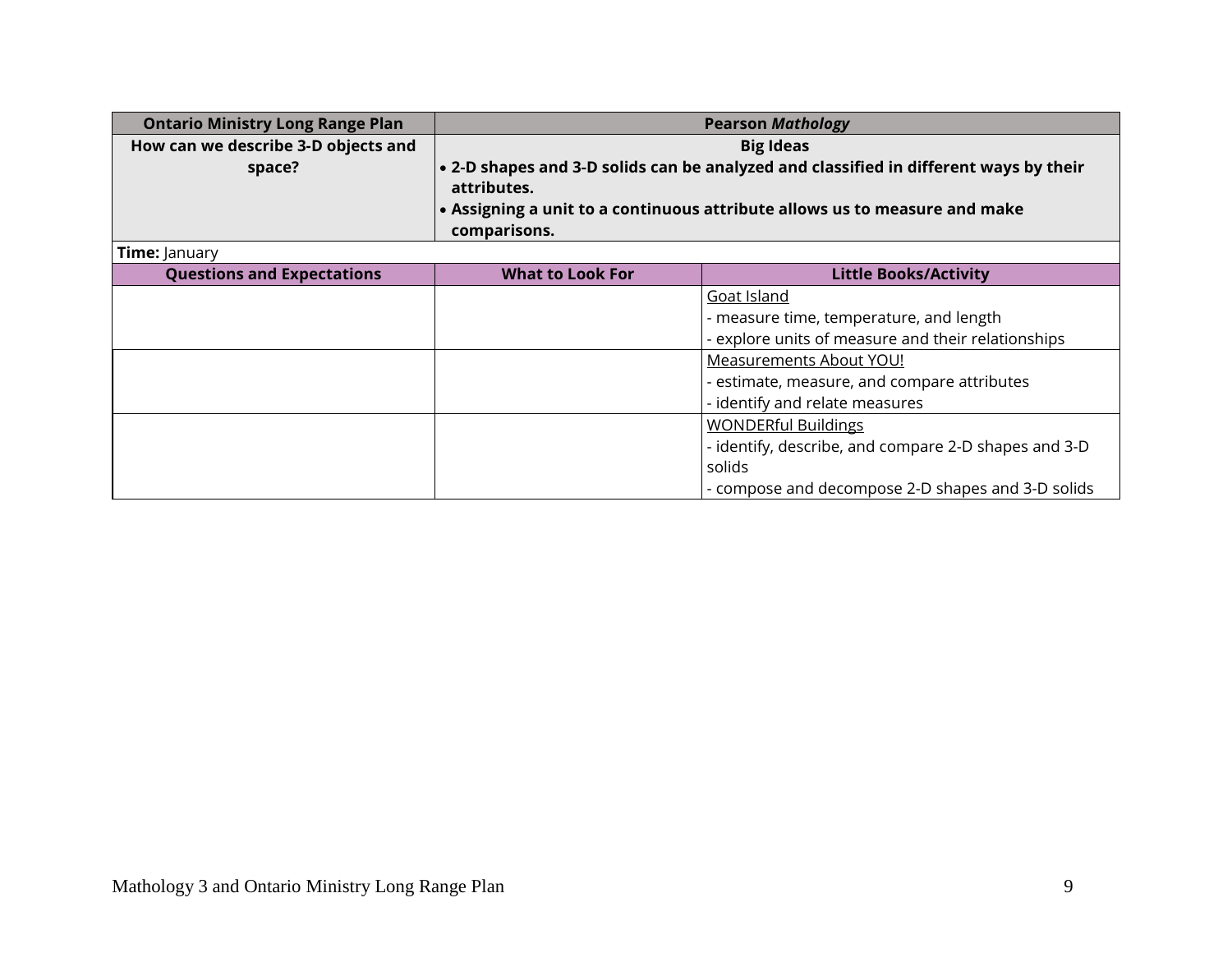| <b>Questions and Expectations</b>            | <b>What to Look For</b>                  | <b>Little Books/Activity</b>                |
|----------------------------------------------|------------------------------------------|---------------------------------------------|
| Measure 3-D objects (lengths, mass,          | - Are students able to identify the      | Geometry Unit 1: 2-D Shapes                 |
| capacity), Venn, Carroll, & tree diagrams,   | attributes of the different shapes?      | 1: Sorting Polygons                         |
| Compare, describe, & identify 3-D objects    | Are they able to sort by different       | 2: Exploring Congruency                     |
| Data: D1.1                                   | attributes?                              | 3: What's the Sorting Rule?                 |
| Spatial Sense: E1.1; E1.2; E1.3; E2.1; E2.2; | - Are students able to name the same     | 4: Composing Shapes                         |
| E2.3; E2.4; E2.5; E2.8; E2.9                 | shape in more than one way?              | <b>5: Consolidation (2-D Shapes)</b>        |
|                                              | - Are students able to describe the      |                                             |
| They compare, describe, identify and         | geometric attributes of their solid?     | Geometry Unit 2: 3-D Solids                 |
| measure 3-D objects and space. They use      | Are they using mathematical              | 6: Exploring Geometric Attributes of Solids |
| Venn, Carroll, and tree diagrams to show     | language?                                | 7: Building Solids                          |
| relationships among prisms, pyramids,        | - Are students able to recognize real-   | 8: Constructing Skeletons                   |
| cylinders, and cones and their attributes.   | world examples of their solid?           | 9: Working with Nets                        |
|                                              | - Are students thinking about the        | 10: Consolidation (3-D Solids)              |
|                                              | numbers of edges and vertices when       |                                             |
|                                              | they pick the materials to make a        | <b>Geometry Unit 4: Angles</b>              |
|                                              | skeleton?                                | 18: Investigating Angles                    |
|                                              | - What strategies are students using to  | 19: Comparing Angles                        |
|                                              | identify the net of their solid?         | <b>20: Consolidation (Angles)</b>           |
|                                              | - How are students comparing angles      |                                             |
|                                              | (e.g., using the geometric attributes    |                                             |
|                                              | of shapes, directly testing each angle,  |                                             |
|                                              | visualizing a benchmark angle)?          |                                             |
|                                              | - Are students able to identify an angle |                                             |
|                                              | as being a right angle, less than a      |                                             |
|                                              | right angle, or greater than a right     |                                             |
|                                              | angle?                                   |                                             |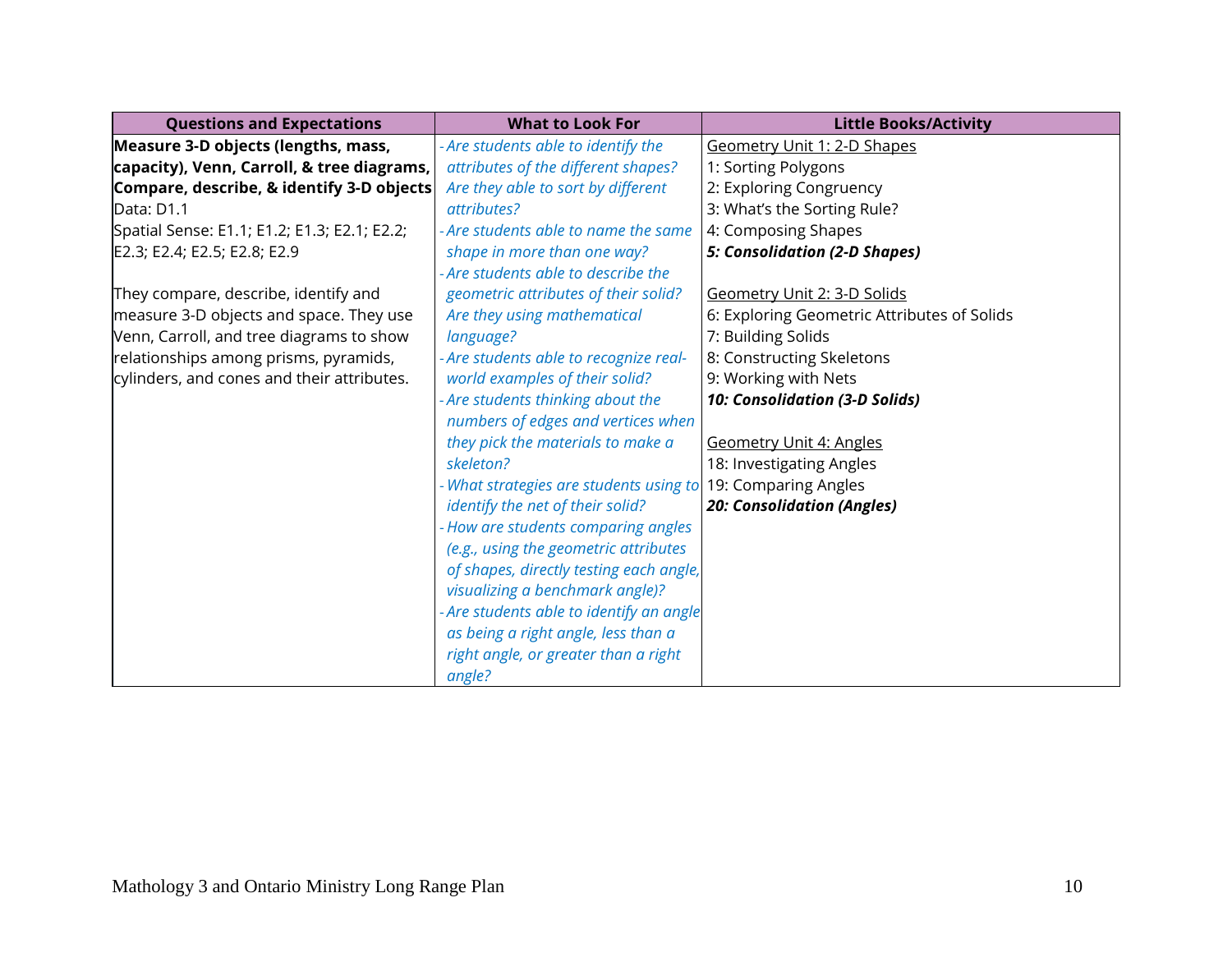| <b>Questions and Expectations</b>                              | <b>What to Look For</b>              | <b>Little Books/Activity</b>                    |
|----------------------------------------------------------------|--------------------------------------|-------------------------------------------------|
| Measure areas, Compare cm <sup>2</sup> & m <sup>2</sup>        | - Do students realize that the area  | Measurement Unit 3: Area, Mass, and Capacity    |
| Spatial Sense: E2.2; E2.3; E2.4; E2.5; E2.8;                   | measures for the rectangle are       | 10: Measuring Area Using Standard Units         |
| E <sub>2.9</sub>                                               | different because the squares on the | 11: Measuring Mass Using Non-Standard Units     |
|                                                                | grids are of different sizes?        | 12: Measuring Capacity Using Non-Standard Units |
| They measure the mass and capacity of 3-D                      | - Are students using the measuring   | 13: Consolidation (Area, Mass, and Capacity)    |
| objects as well as their different lengths.                    | tools correctly?                     |                                                 |
| They measure the areas of different spaces                     | - Do students know the relationships |                                                 |
| and shapes, including those with curved                        | among the different standard units   |                                                 |
| sides. They use non-standard and standard                      | (e.g., g and kg, mL and L, two 250-g |                                                 |
| units of area ( $\text{cm}^2$ and $\text{m}^2$ ) and decompose | masses are the same as one 500-g     |                                                 |
| and recompose units to avoid gaps and                          | $mass$ ?                             |                                                 |
| overlaps. They compare the area of a                           |                                      |                                                 |
| square centimetre to a square metre and                        |                                      |                                                 |
| create different shapes with those same                        |                                      |                                                 |
| areas. They use these benchmark shapes                         |                                      |                                                 |
| to estimate the areas of shapes and                            |                                      |                                                 |
| spaces.                                                        |                                      |                                                 |
| <b>Reflection:</b> How can we describe 3-D objects and space?  |                                      |                                                 |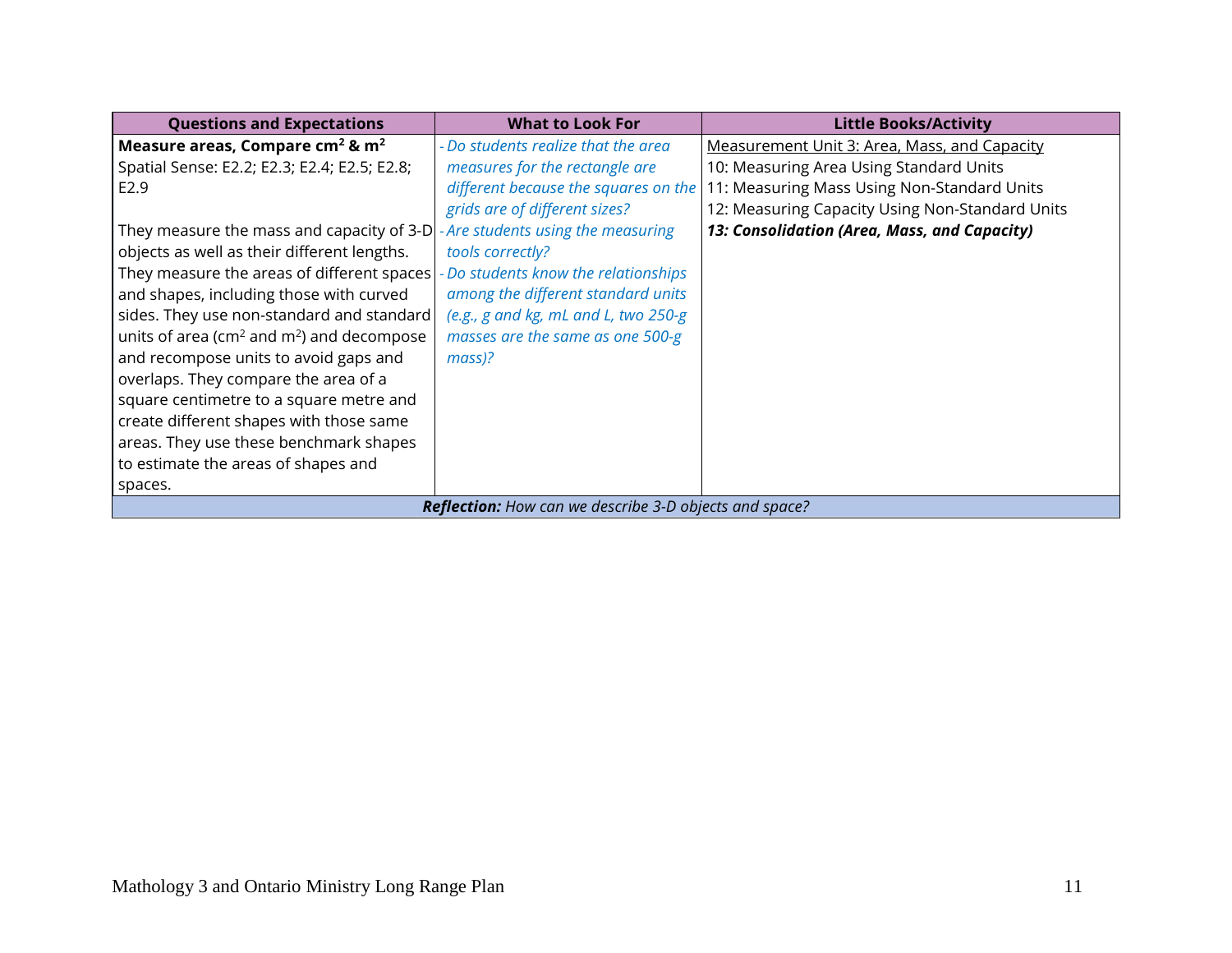| <b>Ontario Ministry Long Range Plan</b>         | <b>Pearson Mathology</b>                                                          |                                                                                          |
|-------------------------------------------------|-----------------------------------------------------------------------------------|------------------------------------------------------------------------------------------|
| Are they the same?                              |                                                                                   | <b>Big Ideas</b>                                                                         |
|                                                 | . Quantities and numbers can be grouped by or partitioned into equal-sized units. |                                                                                          |
|                                                 |                                                                                   | • Patterns and relations can be represented with symbols, equations, and expressions.    |
|                                                 |                                                                                   | . Objects can be located in space and viewed from multiple perspectives.                 |
|                                                 |                                                                                   | • Formulating questions, collecting data, and consolidating data in visual and graphical |
|                                                 |                                                                                   | displays help us understand, predict, and interpret situations that involve              |
| Time: February                                  | uncertainty, variability, and randomness.                                         |                                                                                          |
| <b>Questions and Expectations</b>               | <b>What to Look For</b>                                                           | <b>Little Books/Activity</b>                                                             |
|                                                 |                                                                                   | <b>How Numbers Work</b>                                                                  |
|                                                 |                                                                                   | - compose/decompose 3-digit numbers                                                      |
|                                                 |                                                                                   | - find and use number patterns                                                           |
| Translate/represent patterns,                   | - Can students represent their thinking                                           | Number Unit 1: Counting                                                                  |
| <b>Equivalent expressions, Compose-</b>         | concretely, pictorially, and                                                      | 3: Skip-Counting Forward and Backward                                                    |
| decompose, Compare & equalize                   | symbolically?                                                                     |                                                                                          |
| situations, Skip counting, repeated             | - Are students able to use their                                                  | Number Unit 2: Number Relationships                                                      |
| addition, & multiplication                      | numbers to make a real-life story                                                 | 6: Composing and Decomposing Quantities                                                  |
| Number: B1.1; B1.4; B1.5; B1.6; B1.7; B2.2      | problem?                                                                          |                                                                                          |
| Algebra: C1.1; C1.2; C1.3; C1.4                 |                                                                                   |                                                                                          |
|                                                 |                                                                                   |                                                                                          |
| They determine if quantities, patterns, shapes, |                                                                                   |                                                                                          |
| expressions, and movements are equal, and if    |                                                                                   |                                                                                          |
| not, how they might be equalized. They decide   |                                                                                   |                                                                                          |
| if repeating elements in patterns, translated   |                                                                                   |                                                                                          |
| into different forms, are equivalent. They      |                                                                                   |                                                                                          |
| compare different expressions, represented      |                                                                                   |                                                                                          |
| with different operations and amounts, and      |                                                                                   |                                                                                          |
| determine if they are equal. If they are not,   |                                                                                   |                                                                                          |
| they adjust the expressions to make them the    |                                                                                   |                                                                                          |
| same. They show how skip counting, repeated     |                                                                                   |                                                                                          |
| addition, and multiplication are the same, and  |                                                                                   |                                                                                          |
| do the same with division.                      |                                                                                   |                                                                                          |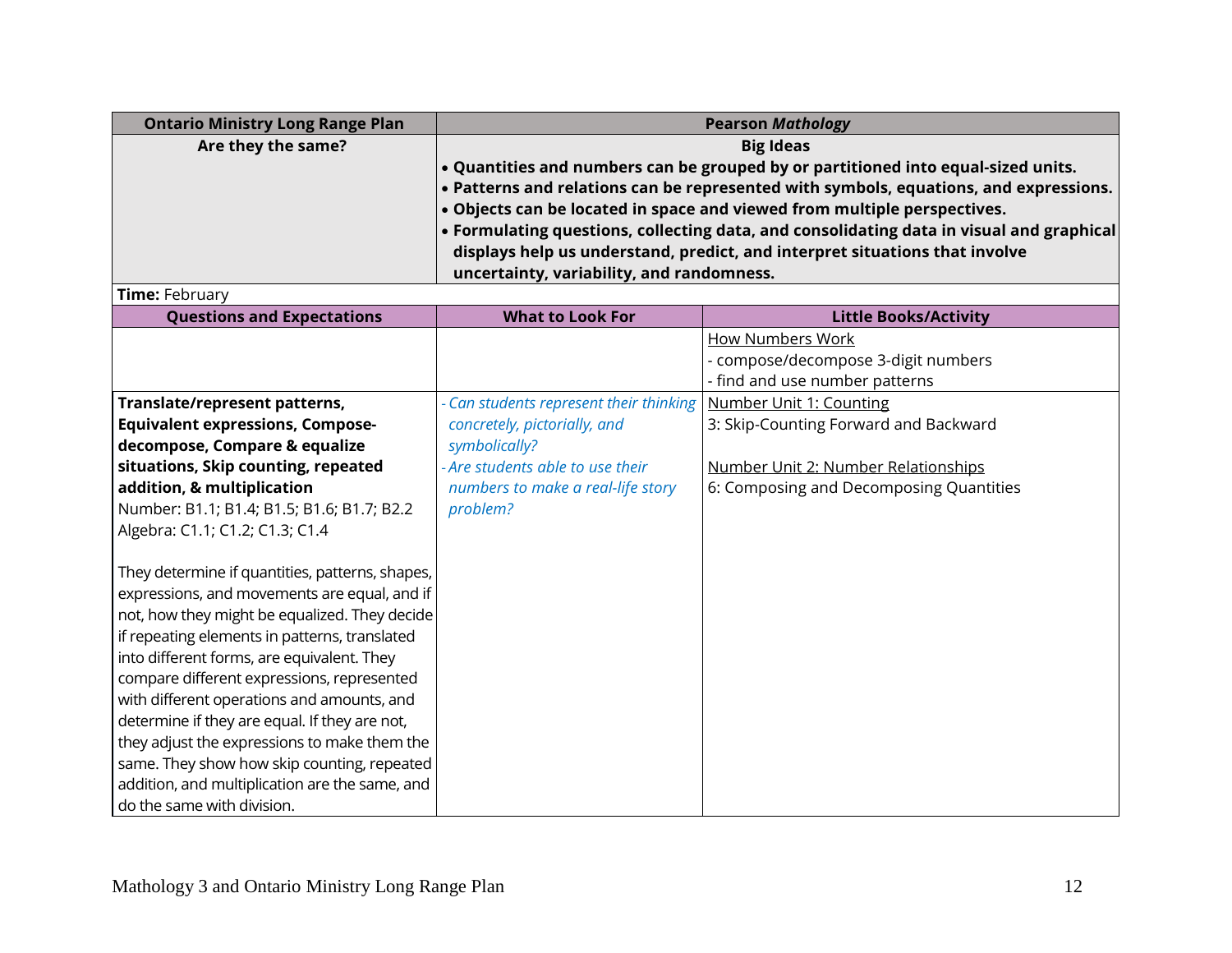| <b>Questions and Expectations</b>                | <b>What to Look For</b>                  | <b>Little Books/Activity</b>                 |
|--------------------------------------------------|------------------------------------------|----------------------------------------------|
| <b>Equivalent fractions &amp; ratios, Coding</b> | - Are students able to use Pattern       | Number Unit 4: Fractions                     |
| levents                                          | <b>Blocks and rods to show different</b> | 15: Comparing Fractions 1                    |
| Number: B1.6; B1.7                               | fractions of a whole?                    | 16: Comparing Fractions 2                    |
| Algebra: C3.1, C3.2                              | - Are students able to label the parts   |                                              |
|                                                  | with fraction words or symbols?          | Geometry Unit 4: Mapping and Coding          |
| They compare two different equal share           | - How do students compare fractions      | 14: Coding on a Grid                         |
| situations involving fractions and equalize      | of the same whole (e.g., by              | 15: Exploring Loops in Coding                |
| them so that all people in both situations       | comparing the parts concretely, by       | 16: Altering Code                            |
| receive the same amount. From this, they         | comparing the numerators)?               |                                              |
| identify equivalent fractions and ratios. They   | - Are students using loops to show       |                                              |
| compare code and use repeating events to         | moves that repeat?                       |                                              |
| produce the same result.                         | - Do students understand that a          |                                              |
|                                                  | symbol can be used to represent a        |                                              |
|                                                  | series of moves?                         |                                              |
| Congruent 3-D objects, Mean as                   | - How are students identifying the       | Data Management and Probability Unit 1: Data |
| equalizing amounts, Mean, mode &                 | mode and the mean?                       | Management                                   |
| likelihood                                       | - Are students able to use               | 1: Sorting People and Things                 |
| Spatial Sense: E1.3                              | mathematical language to describe        | 5: Identifying the Mode and the Mean         |
| Data: D1.4, D2.2                                 | the likelihood of winning the game?      | 6: Consolidation (Data Management)           |
|                                                  | Do students connect the fairness of a    |                                              |
| They identify congruent elements in 3-D          | game to equally likely outcomes?         |                                              |
| objects and determine if the objects             |                                          |                                              |
| themselves are congruent. They look at bar       |                                          |                                              |
| graphs, rearrange the bars to level and          |                                          |                                              |
| equalize them, and use this to explain the       |                                          |                                              |
| mean. They compare the mean and the              |                                          |                                              |
| mode and discuss how each might be used          |                                          |                                              |
| to describe likelihood.                          |                                          |                                              |
| <b>Reflection:</b> Are they the same?            |                                          |                                              |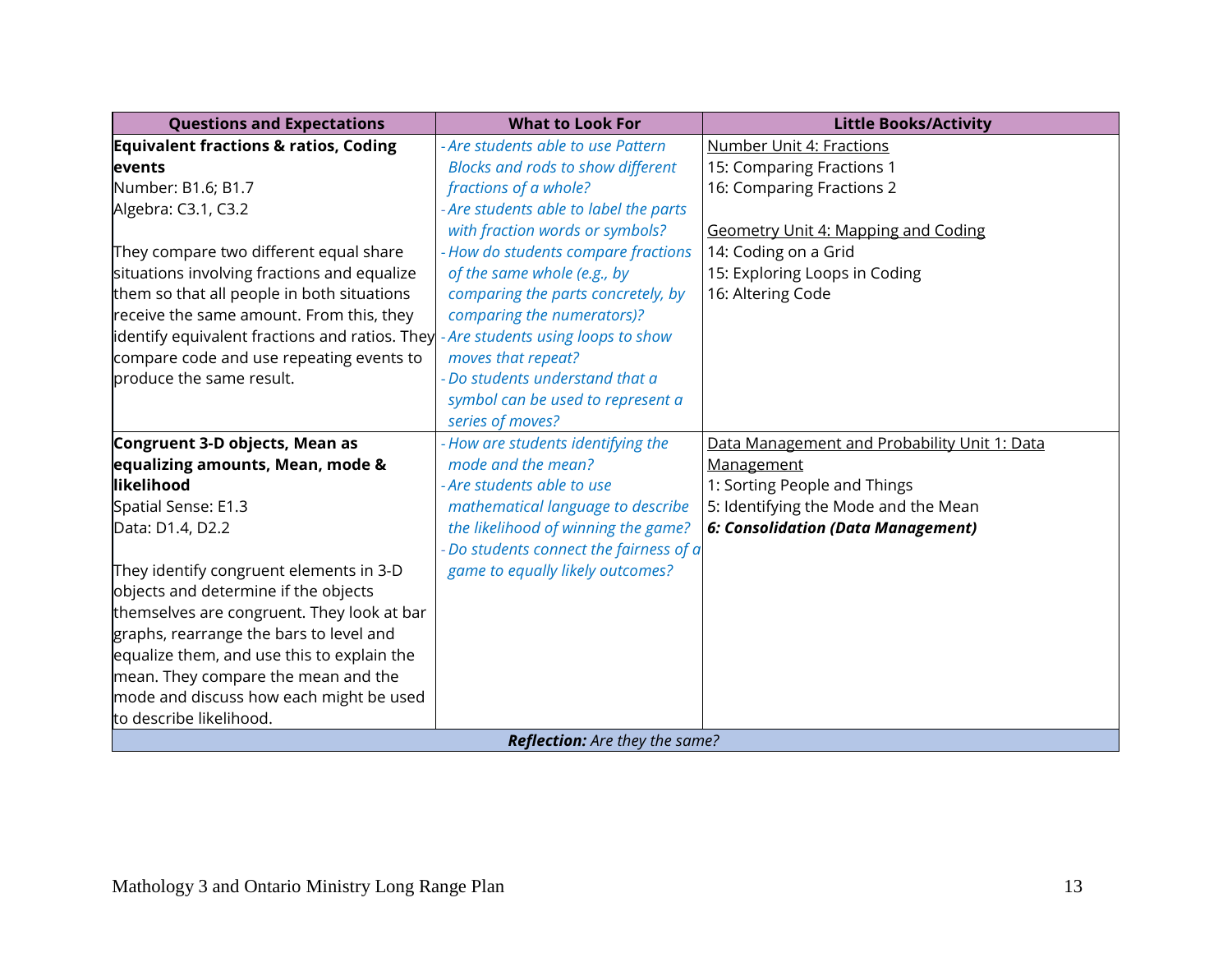| <b>Ontario Ministry Long Range Plan</b> | <b>Pearson Mathology</b>                                                                |                                     |
|-----------------------------------------|-----------------------------------------------------------------------------------------|-------------------------------------|
| How can we describe things that repeat? | <b>Big Ideas</b>                                                                        |                                     |
|                                         | . Objects can be located in space and viewed from multiple perspectives.                |                                     |
|                                         | . Quantities and numbers can be grouped by, and partitioned into, units to determine    |                                     |
|                                         | how many or how much.                                                                   |                                     |
|                                         | • Assigning a unit to a continuous attribute allows us to measure and make comparisons. |                                     |
|                                         | • Many things in our world (e.g., objects, spaces, events) have attributes that can be  |                                     |
|                                         | measured and compared.                                                                  |                                     |
| Time: March                             |                                                                                         |                                     |
| <b>Questions and Expectations</b>       | <b>What to Look For</b>                                                                 | <b>Little Books/Activity</b>        |
|                                         |                                                                                         | <b>Planting Seeds</b>               |
|                                         |                                                                                         | - add/subtract to 1000              |
|                                         |                                                                                         | - develop concept of multiplication |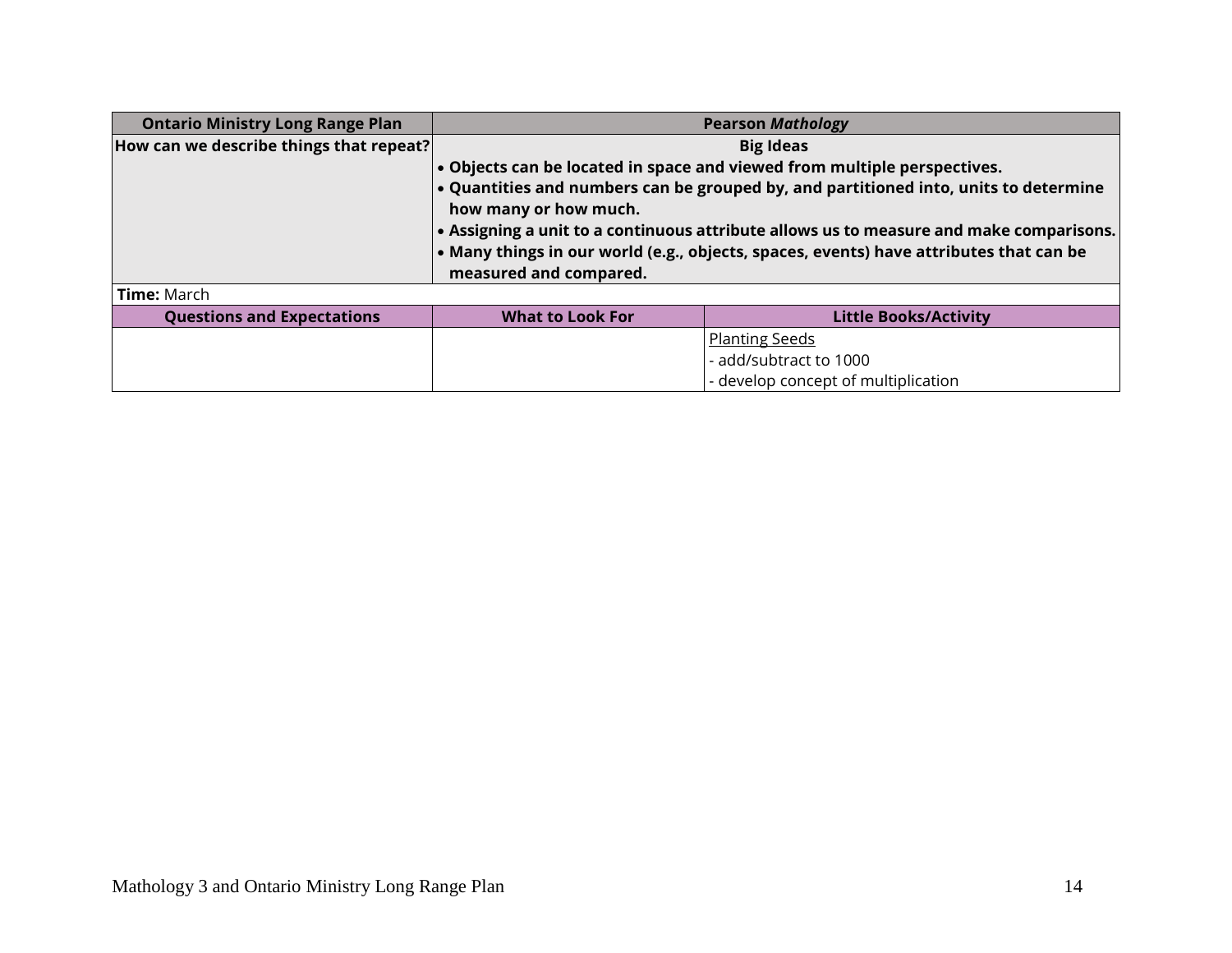| <b>Questions and Expectations</b>              | <b>What to Look For</b>                 | <b>Little Books/Activity</b>                      |
|------------------------------------------------|-----------------------------------------|---------------------------------------------------|
| <b>Repeating elements &amp; operations,</b>    | - Are students able to follow a code to | Geometry Unit 3: Mapping and Coding               |
| Code repeating events, Skip count,             | perform a workout routine created by    | 11: Describing Location                           |
| <b>Multiplication &amp; division facts,</b>    | other students?                         | 13: Describing Movement on a Map                  |
| <b>Repeated unit fractions, Multiplication</b> | - Are students able to alter the code   | 14: Coding on a Grid                              |
| & division; ratio, Equivalent expressions      | and describe how the changes affect     | 15: Exploring Loops in Coding                     |
| Number: B1.4; B2.1; B2.2; B2.6; B2.7; B2.8;    | the outcomes?                           | 16: Altering Code                                 |
| B <sub>2.9</sub>                               | Are students able to give/interpret     | 20: Consolidation (Mapping and Coding)            |
| Algebra: C1.1; C1.2; C1.3; C2.1; C2.2; C2.3;   | instructions using positional and       |                                                   |
| C3.1; C3.2                                     | directional language to accurately      | Number Unit 6: Multiplication and Division        |
| Financial Literacy: F1.1                       | describe/follow a route?                | 26: Exploring Multiplication                      |
|                                                | Are students considering perspective    | 27: Exploring Division                            |
| They describe and represent repeating          | when giving directions, especially      | 28: Relating Multiplication and Division          |
| elements, movements, and operations,           | when they are sitting on opposite       | 29: Properties of Multiplication                  |
| including through the use of code. They        | sides of the map?                       | 30: Multiplying and Dividing Larger Numbers       |
| connect skip counting and repeated             | Are students able to write a            | 31: Creating and Solving Problems                 |
| addition to multiplication and division as     | multiplication/division sentence for    | 33: Investigating Ratios                          |
| they learn their 2, 5, and 10 multiplication   | an array?                               | 34: Consolidation (Multiplication and Division)   |
| and division facts. They also represent the    | Do students recognize the               |                                                   |
| multiplication and division of numbers up      | relationship between multiplication     | Patterning and Algebra Unit 2: Repeating Patterns |
| to 10 $\times$ 10. They see how the repeated   | and division?                           | 10. Sorting with Attributes                       |
| addition of a unit fraction can be             | - Are students able to create a story   | 11: Identifying and Extending Patterns            |
| represented with a numerator. They             | problem to match a given                | 12: Creating Patterns                             |
| extend the idea of repeated groups to          | multiplication/division sentence?       | 13: Consolidation (Repeating Patterns)            |
| visualize situations involving ratios where    | - Are students able to choose the       |                                                   |
| they must scale quantities up.                 | correct operation to solve a problem?   |                                                   |
|                                                | Can students recognize a ratio as a     |                                                   |
|                                                | comparison of two numbers or            |                                                   |
|                                                | quantities measured in the same         |                                                   |
|                                                | unit?                                   |                                                   |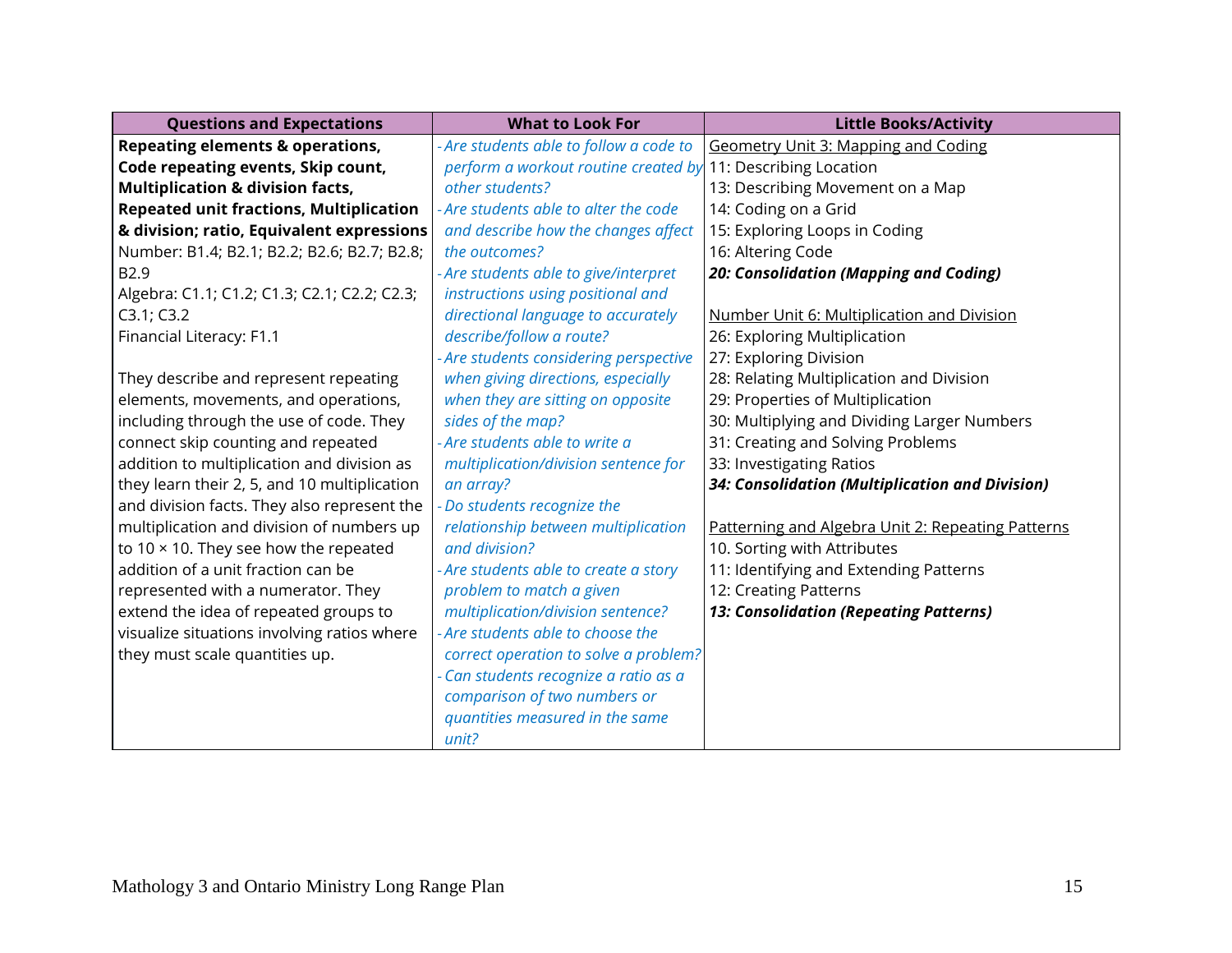| <b>Questions and Expectations</b>                          | <b>What to Look For</b>               | <b>Little Books/Activity</b>                    |
|------------------------------------------------------------|---------------------------------------|-------------------------------------------------|
| Clocks, scales & units                                     | - Do students understand the          | Measurement Unit 1: Length, Perimeter, and Time |
| Spatial Sense: E2.2                                        | relationships between different units | 7: Telling Time                                 |
|                                                            | of time?                              | 8: Consolidation (Length, Perimeter, and Time)  |
| They use the idea of scale to understand                   | - Are students able to read the time  |                                                 |
| and read the scales on an analogue clock                   | shown on the analogue clock?          |                                                 |
| to tell time, one hand at a time. They                     |                                       |                                                 |
| compare analogue clocks with digital clocks                |                                       |                                                 |
| and practise telling time throughout the                   |                                       |                                                 |
| year.                                                      |                                       |                                                 |
| <b>Reflection:</b> How can we describe things that repeat? |                                       |                                                 |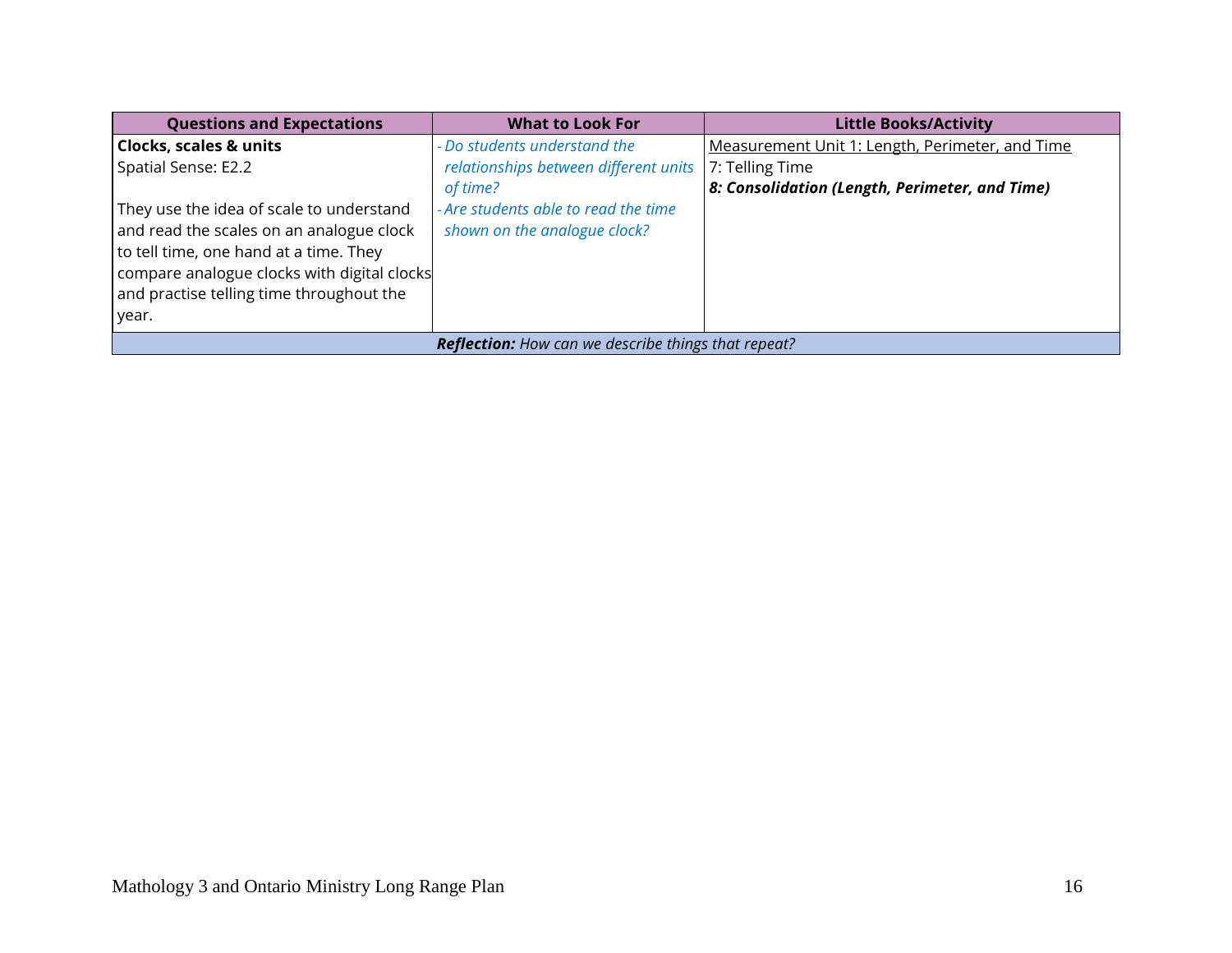| <b>Ontario Ministry Long Range Plan</b> | <b>Pearson Mathology</b>                                                                   |                                                     |  |
|-----------------------------------------|--------------------------------------------------------------------------------------------|-----------------------------------------------------|--|
| What are different ways to get there?   | <b>Big Ideas</b>                                                                           |                                                     |  |
|                                         | • Quantities and numbers can be added and subtracted to determine how many or how<br>much. |                                                     |  |
|                                         | • Patterns and relations can be represented with symbols, equations, and expressions.      |                                                     |  |
|                                         | . Objects can be located in space and viewed from multiple perspectives.                   |                                                     |  |
| <b>Time: April</b>                      |                                                                                            |                                                     |  |
| <b>Questions and Expectations</b>       | <b>What to Look For</b>                                                                    | <b>Little Books/Activity</b>                        |  |
|                                         |                                                                                            | <b>The Street Party</b>                             |  |
|                                         |                                                                                            | - add/subtract to 1000                              |  |
|                                         |                                                                                            | - compare/order numbers to 1000 (further developed) |  |
|                                         |                                                                                            | A Week of Challenges                                |  |
|                                         |                                                                                            | - use properties of equality to solve problems      |  |
|                                         |                                                                                            | - use the language of algebra                       |  |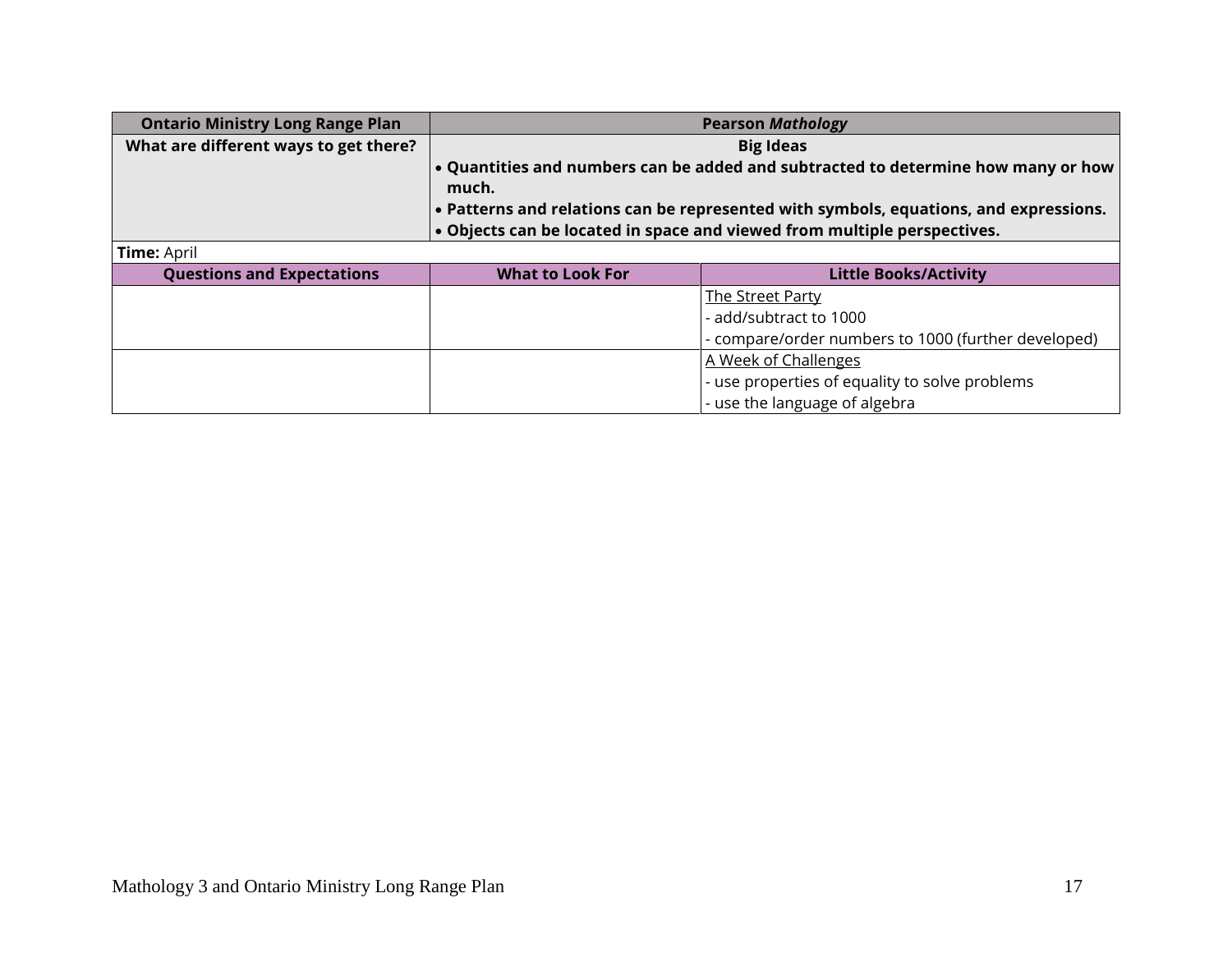| <b>Questions and Expectations</b>                 | <b>What to Look For</b>                  | <b>Little Books/Activity</b>                 |
|---------------------------------------------------|------------------------------------------|----------------------------------------------|
| Mental math, Equivalent expressions,              | - What strategies are students using to  | Number Unit 5: Addition and Subtraction      |
| Coding events, Logic & tree diagrams              | add/subtract (e.g., making friendly      | 20: Estimating Sums and Differences          |
| Number: B2.3; B2.4; B2.5                          | numbers, using doubles,                  | 22: Using Mental Math to Add and Subtract    |
| Algebra: C2.1; C2.2; C2.3; C3.1; C3.2             | decomposing, counting on or back)?       |                                              |
| Data: D1.1                                        | - Are students using estimation to help  | Geometry Unit 3: Mapping and Coding          |
| Spatial Sense: E1.4                               | them decide if their answers are         | 14: Coding on a Grid                         |
| Financial Literacy: F1.1                          | reasonable?                              | 15: Exploring Loops in Coding                |
|                                                   | - Do students visualize a pathway from   |                                              |
| They use and describe different strategies        | Start to Finish before they start, or do | Data Management and Probability Unit 1: Data |
| be spatial or numerical. They describe            | they work step by step?                  | Management                                   |
| different paths to move from one location         | - Are students using transformational    | 1: Sorting People and Things                 |
| to another, using distances and turns in          | language (e.g., slide, flip, turn) and   | 3: Collecting & Organizing Data              |
| their instructions. They create concurrent        | directional language (e.g., up, down,    | 6: Consolidation (Data Management)           |
| code, with repeating and non-repeating            | left, right) in their codes?             |                                              |
| events, and determine the most efficient          | - How do students decide how to          |                                              |
| path (and code). They use logic diagrams          | decompose a number?                      |                                              |
| and flowcharts to describe sequences and          | Once students have decomposed a          |                                              |
| choices. They also compare different ways         | number, how do they find the sum         |                                              |
| to get to a numerical calculation, or ways        | (e.g., using a number line, using        |                                              |
| that an amount might be composed or               | mental math, adding tens and then        |                                              |
| decomposed. They model equivalent                 | adding ones)?                            |                                              |
| expressions using tools such as number            |                                          |                                              |
| lines. They compare mental math strategies        |                                          |                                              |
| and various standard algorithms as                |                                          |                                              |
| different approaches to the same end.             |                                          |                                              |
| Reflection: What are different ways to get there? |                                          |                                              |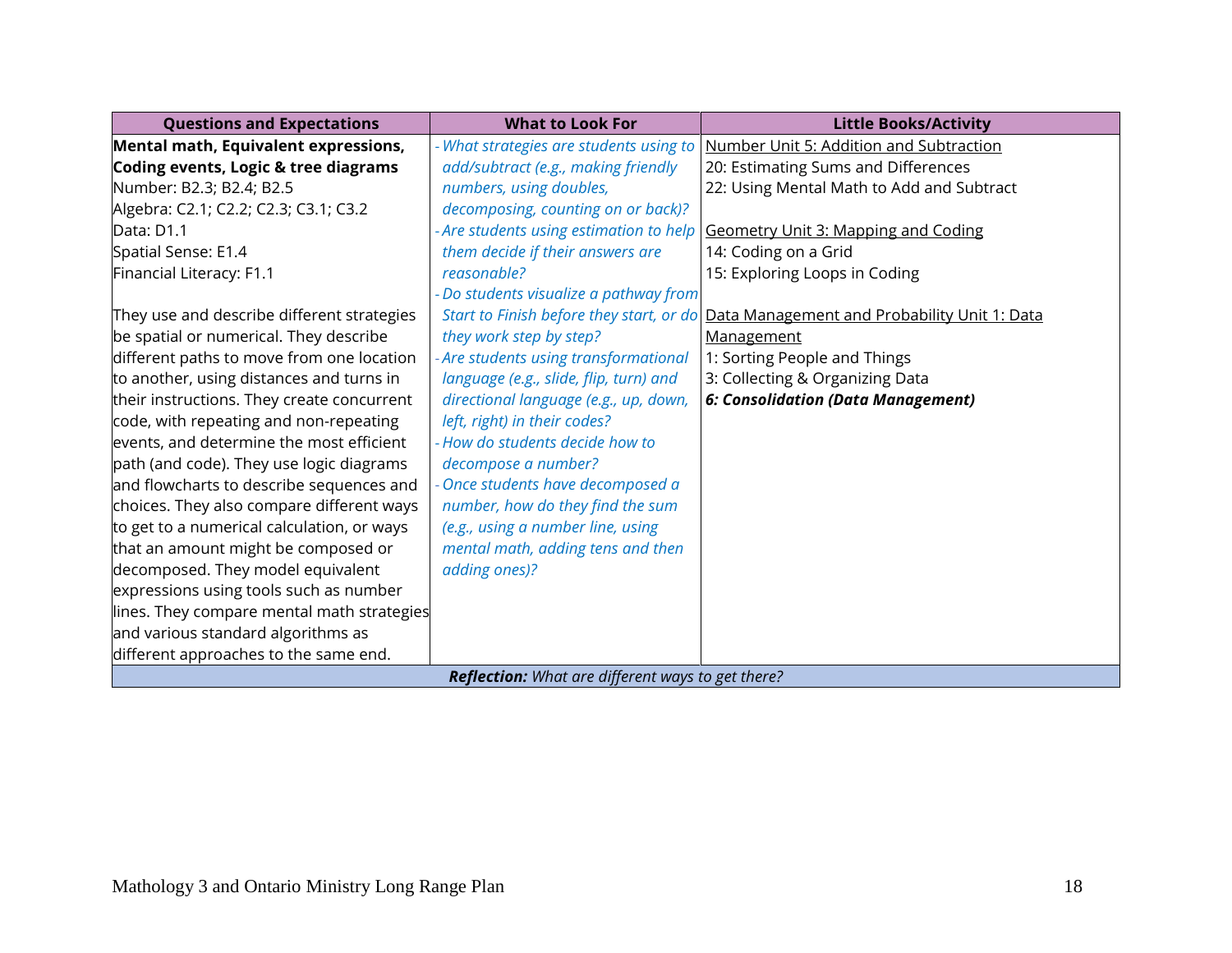| <b>Ontario Ministry Long Range Plan</b> | <b>Pearson Mathology</b>                                                                                                                                                                           |                                                         |
|-----------------------------------------|----------------------------------------------------------------------------------------------------------------------------------------------------------------------------------------------------|---------------------------------------------------------|
| How can we share things equally?        | <b>Big Ideas</b>                                                                                                                                                                                   |                                                         |
|                                         | . Quantities and numbers can be grouped by or partitioned into equal-sized units.<br>. Quantities and numbers can be grouped by, and partitioned into, units to determine<br>how many or how much. |                                                         |
|                                         | . Patterns and relations can be represented with symbols, equations, and expressions.                                                                                                              |                                                         |
| <b>Time: May</b>                        |                                                                                                                                                                                                    |                                                         |
| <b>Questions and Expectations</b>       | <b>What to Look For</b>                                                                                                                                                                            | <b>Little Books/Activity</b>                            |
|                                         |                                                                                                                                                                                                    | <b>Hockey Homework</b>                                  |
|                                         |                                                                                                                                                                                                    | - split wholes into equal parts (fractions)             |
|                                         |                                                                                                                                                                                                    | - compare fractions                                     |
|                                         |                                                                                                                                                                                                    | Sports Camp                                             |
|                                         |                                                                                                                                                                                                    | - model and solve equal grouping/sharing problems       |
|                                         |                                                                                                                                                                                                    | - relate adding to multiplying, subtracting to dividing |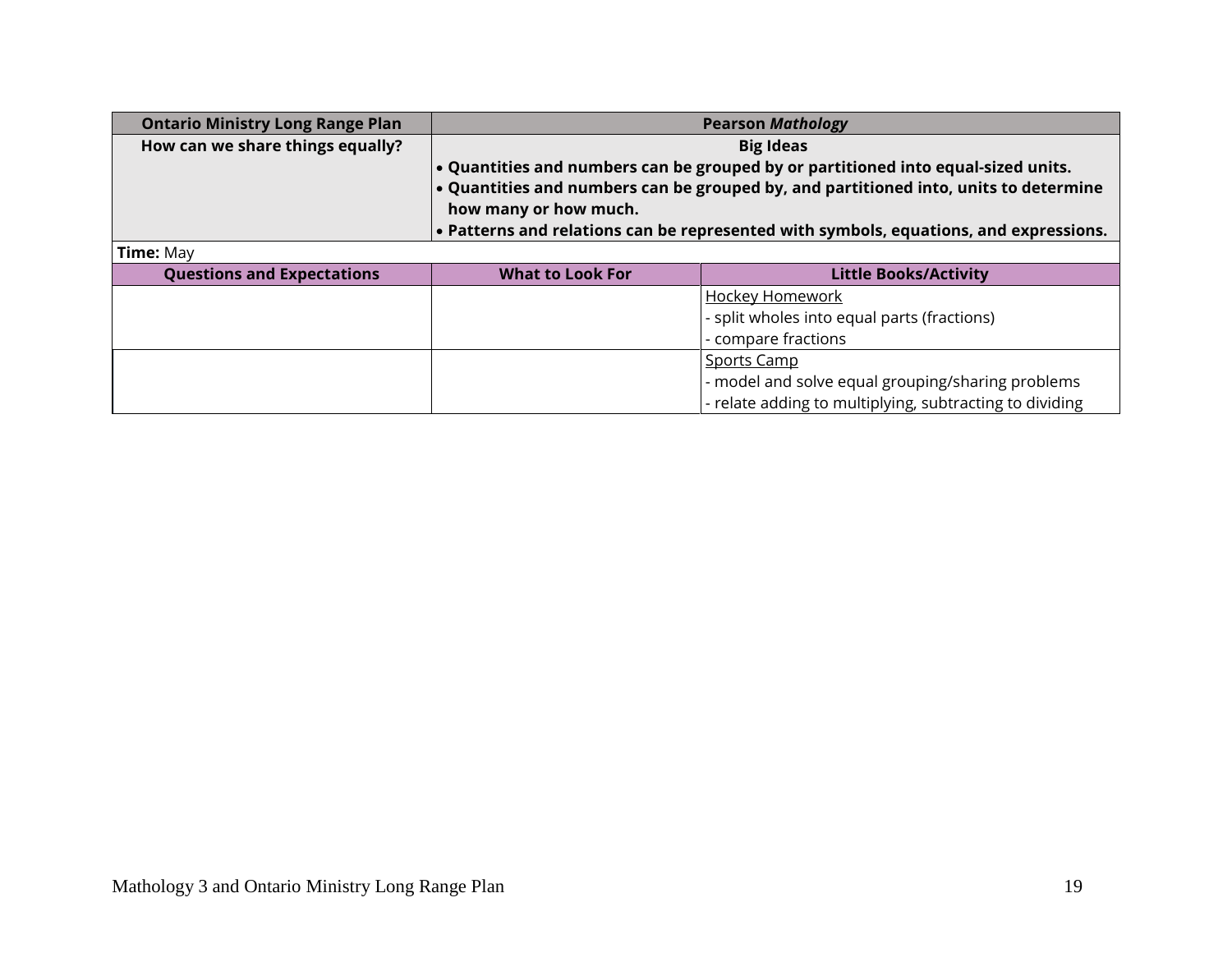| <b>Questions and Expectations</b>                   | <b>What to Look For</b>                | <b>Little Books/Activity</b>                            |
|-----------------------------------------------------|----------------------------------------|---------------------------------------------------------|
| Fractions, Partitive division,                      | - Are students able to use different   | <b>Number Unit 4: Fractions</b>                         |
| <b>Relationship between division &amp;</b>          | materials to model fractions?          | 14: Exploring Equal Parts                               |
| multiplication, Equivalent expressions,             | - Are students able to flexibly change | 15: Comparing Fractions 1                               |
| <b>Many-to-one scales</b>                           | the whole to show different            | 16: Comparing Fractions 2                               |
| Number: B1.6; B1.7; B2.1; B2.6; B2.7                | fractions?                             | 17: Partitioning Sets                                   |
| Algebra: C2.2                                       | Do students understand that when       | <b>18: Consolidation (Fractions)</b>                    |
| Data: D1.3; D1.5                                    | working with a whole (area or          |                                                         |
|                                                     | length), the size of the parts must be | Number Unit 6: Multiplication and Division              |
| They connect equal sharing to fractions,            | equal, but when working with a set,    | 28: Relating Multiplication and Division                |
| (partitive) division, and multiplication. They      | the parts don't have to be equal       | 29: Properties of Multiplication                        |
| solve equal share problems involving                | sizes?                                 | 32: Building Fluency: The Games Room                    |
| fractions and use this to identify equivalent       | - Are students able to partition a     |                                                         |
| fractions. They solve equal share problems          | shape into halves, fourths, eighths,   | Patterning and Algebra Unit 1: Patterns and Expressions |
| involving whole numbers and represent               | thirds, and sixths?                    | 8: Equivalent Expressions                               |
| situations with drawings, concrete                  | - Do students realize that the number  |                                                         |
| materials, as well as with multiplication           | of equal parts names the unit (e.g.,   | Data Management and Probability Unit 1: Data            |
| and division expressions. They see how the          | an item cut into 3 equal parts shows   | Management                                              |
| same situation can be described with                | thirds)?                               | 4: Drawing Graphs                                       |
| multiplication and division. They use these         | What strategies are students using     |                                                         |
| types of situations to continue practicing 2,       | to multiply/divide?                    |                                                         |
| 5, and 10 multiplication and division facts         | - Are students using the relationship  |                                                         |
| and to extend these to include                      | between multiplication and division?   |                                                         |
| multiplication facts to 10 and related              |                                        |                                                         |
| division facts. They apply this                     |                                        |                                                         |
| understanding as they choose a scale to             |                                        |                                                         |
| represent a set of data along an axis.              |                                        |                                                         |
| <b>Reflection:</b> How can we share things equally? |                                        |                                                         |